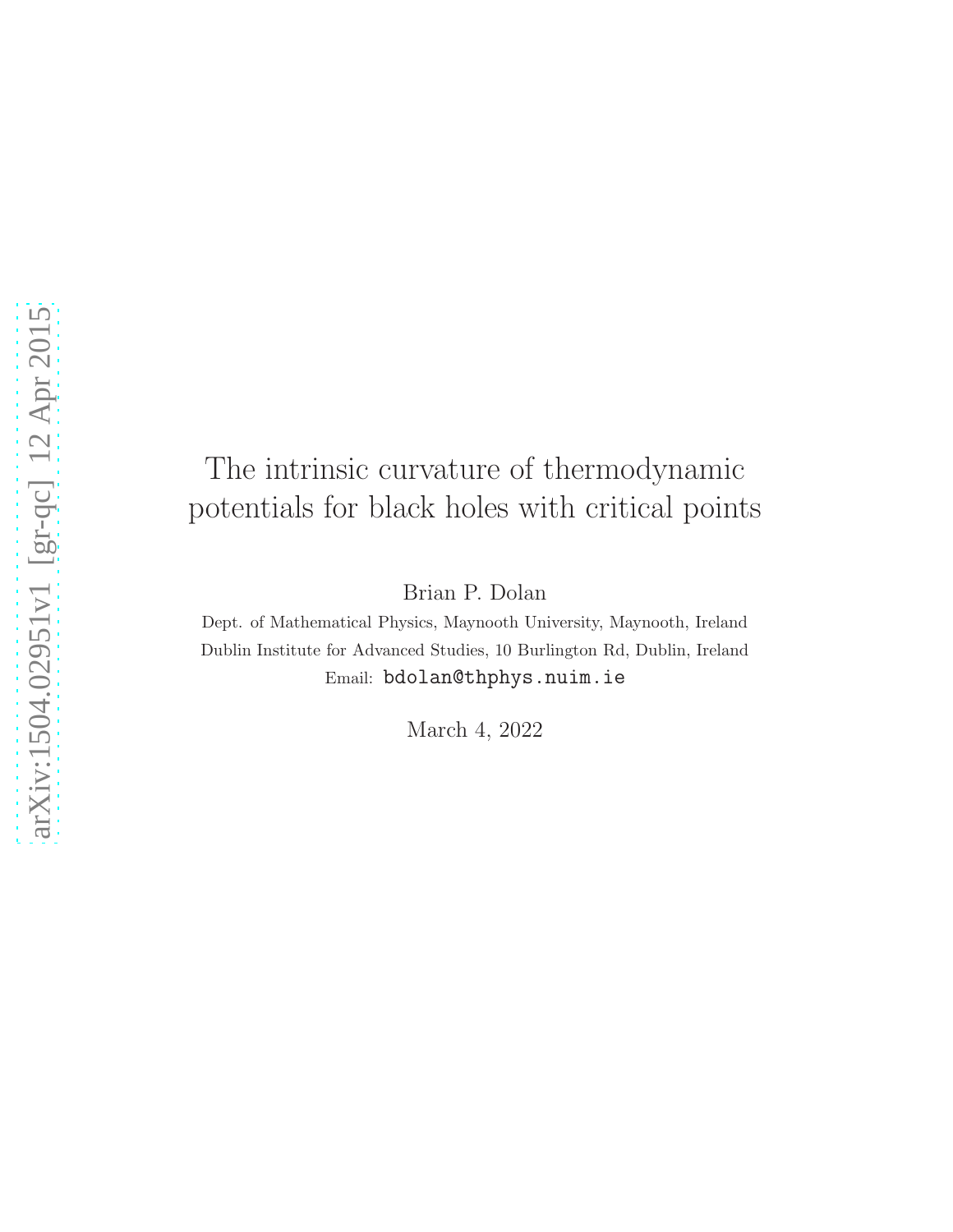#### Abstract

The geometry of thermodynamic state space is studied for asymptotically anti-de Sitter black holes in D-dimensional space times. Convexity of thermodynamic potentials and the analytic structure of the response functions is analysed. The thermodynamic potentials can be used to define a metric on the space of thermodynamic variables and two commonly used such metrics are the Weinhold metric, derived from the internal energy, and the Ruppeiner metric, derived from the entropy. The intrinsic curvature of these metrics is calculated for charged and for rotating black holes and it is shown that the curvature diverges when heat capacities diverge but, contrary to general expectations, the singularities in the Ricci scalars do not reflect the critical behaviour.

When a cosmological constant is included as a state space variable it can be interpreted as a pressure and the thermodynamically conjugate variable as a thermodynamic volume. The geometry of the resulting extended thermodynamic state space is also studied, in the context of rotating black holes, and there are curvature singularities when the heat capacity at constant angular velocity diverges and when the black hole is incompressible. Again the critical behaviour is not visible in the singularities of the thermodynamic Ricci scalar.

PACS nos: 04.50.Gh; 04.70.Dy; 05.70.-a DIAS-STP-2015-01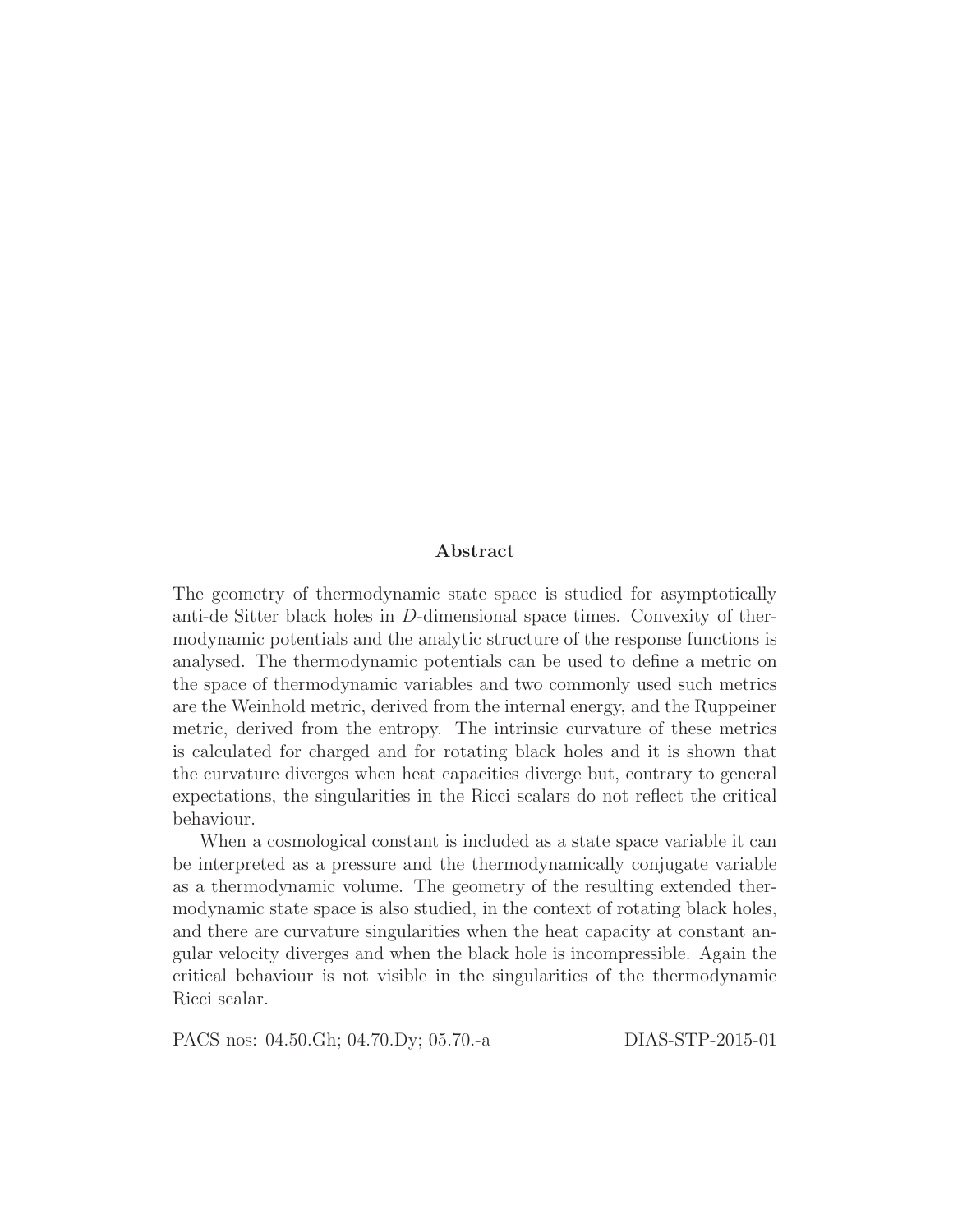### 1 Introduction

Thermodynamics is a very general yet remarkably powerful tool for understanding the physical properties of a very wide range of phenomena. Its generality lies in the fact that the formalism sidesteps direct questions about the nature of the underlying microscopic physics. This is an obvious advantage when studying systems whose microscopic physics is not yet well understood, such as the physics of quantum gravity. The quantum nature of black holes is thus a perfect arena for thermodynamics to be used as an early stage investigative tool for gaining insight into the underlying microscopic physics.

The aim of the present study is to elucidate the geometry of black hole thermodynamic potentials. For a gas thermodynamic stability demands that the thermal energy be a convex function of the entropy  $S$  and the volume V, from which the well known relation  $C_P > C_V$  follows. The isothermal compressibility  $\kappa_T$  and the isentropic compressibility  $\kappa_S$  are related to the heat capacities by  $C_{P} \kappa_S = C_V \kappa_T$ , implying the reciprocal relation  $\kappa_T > \kappa_S$ . Schwarzschild black holes famously have negative heat capacity [\[1\]](#page-31-0) but stability can be achieved in asymptotically anti-de Sitter space, with a suitable cosmological constant [\[2\]](#page-31-1). For a black hole, with electric charge Q, we re-place V with Q and the analogous condition for the heat capacities<sup>[1](#page-2-0)</sup> is then  $C_{\Phi} > C_Q$ , where  $\Phi$  is the electrostatic potential of the black hole. In this case the isothermal electrical capacitance,  $\mathcal{C}_T = \frac{\partial Q}{\partial \Phi}$  $\frac{\partial Q}{\partial \Phi}\big|_T$ , and the isentropic electrical capacitance,  $\mathcal{C}_T = \frac{\partial Q}{\partial \Phi}$  $\frac{\partial Q}{\partial \Phi}\big|_S$ , are related to the heat capacities by  $C_{\Phi} \mathcal{C}_S = C_Q \mathcal{C}_T$ , implying  $C_T > C_S$ . For rotating black holes in asymptotically anti-de Sitter space time V is replaced with the angular momentum, J, and  $-P$  by the appropriate angular velocity,  $\Omega$ . The analogue of the compressibilities for a gas are the moments of inertia,  $\mathcal{I}_S = \frac{\partial J}{\partial \Omega}$  $\frac{\partial J}{\partial \Omega}\Big|_{S}$  and  $\mathcal{I}_T = \frac{\partial J}{\partial \Omega}$  $\frac{\partial J}{\partial \Omega}|_T$ . For stability  $C_{\Omega} > C_J$ and  $C_{\Omega} \mathcal{I}_S = C_J \mathcal{I}_T$  implies  $\mathcal{I}_T > \mathcal{I}_S$ . The analytic structure of the response functions, in particular the interplay between their zeros and singularities, is crucial in satisfying these relations and we shall explore this in detail for charged and rotating black holes in space time dimensions  $D \geq 4$ . For example the phenomenon of ultra-spinning black holes in  $D > 4$  is associated with a negative moment of inertia.

<span id="page-2-0"></span><sup>&</sup>lt;sup>1</sup>Strictly speaking it is the enthalpy of the black hole that is the relevant thermodynamic potential when a fixed negative cosmological is present, rather than the internal energy [\[3\]](#page-31-2). At fixed pressure the enthalpy should be a convex function of S and Q.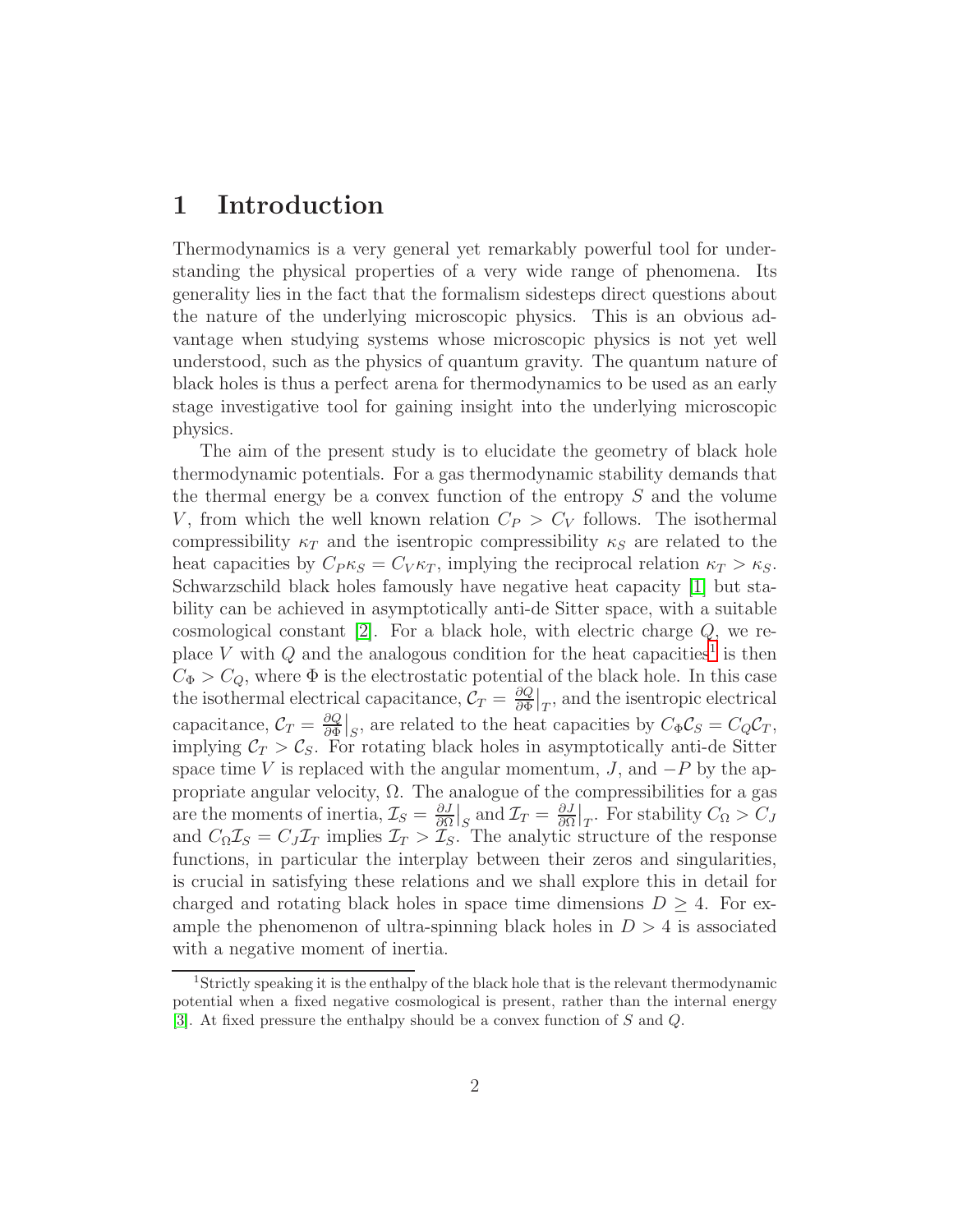Thermodynamic potentials can also be used to generate a metric on the space of thermodynamic states so that the intrinsic curvature associated with the metric encodes information about the underlying physics of the thermodynamic system,  $[4, 5]$  $[4, 5]$  (for a review see [\[6\]](#page-31-5)). The study of the geometry of thermodynamic state space for black holes was pioneered in [\[7\]](#page-31-6) and has subsequently been investigated by a number of authors (a non-exhaustive list is [\[8\]](#page-31-7)-[\[24\]](#page-32-0) and there is a review in [\[25\]](#page-32-1)). In the present work this programme is taken further and curvatures are studied for charged and for rotating black holes in D-dimensional space-times for all  $D \geq 4$ , in the presence of a cosmological constant  $\Lambda$ . Generically one expects the intrinsic curvature of thermodynamic state space to diverge when response functions, such as heat capacities diverge, [\[6,](#page-31-5) [26\]](#page-33-0), and this expectation is indeed realised, but we shall see that there is a twist for black holes in that critical points, which are known to exist for  $\Lambda < 0$ , are not visible in the thermodynamic curvatures calculated here.

When the cosmological constant is included in the set of thermodynamic variables, as argued in [\[3\]](#page-31-2) it should be, the dimension of the thermodynamic state space is increased.[2](#page-3-0) Most of the literature to date on the thermodynamic geometry of black holes has assumed fixed  $\Lambda$ , but when state space is extended to include  $\Lambda$  the dimension of the thermodynamic space is increased and the calculations become more involved. The thermodynamic geometry of black holes with varying  $\Lambda$  was considered in [\[33\]](#page-33-1)-[\[35\]](#page-33-2) but the study in the present paper is rather different in that it also considers the role of the thermodynamic volume, the Legendre transform of the pressure, which to our knowledge has not so far been considered as a state variable in the thermodynamic geometry of black holes.

The layout of the paper is as follows. In §[2](#page-4-0) the geometry of thermodynamic state space is briefly reviewed; §[3](#page-10-0) concerns charged, non-rotating black holes in D space-time dimensions and extends known results in  $D = 4$ for spherical black holes to  $D > 4$  $D > 4$  and general event horizon topologies; §4 discusses the thermodynamic geometry of neutral singly spinning black holes in D-dimensions, the curvature scalar associated with the thermodynamic geometry is discussed and singularities in the curvature scalar are related to singularities in the heat capacity and vanishing compressibility. Finally

<span id="page-3-0"></span><sup>&</sup>lt;sup>2</sup>The possibility of varying  $\Lambda$  was first considered by Henneaux and Teitelboim [\[27\]](#page-33-3) and has been re-visited by various authors since [\[28\]](#page-33-4)-[\[32\]](#page-33-5). Although the focus here is on negative  $\Lambda$  many of the formulae can be analytically continued to positive  $\Lambda$ .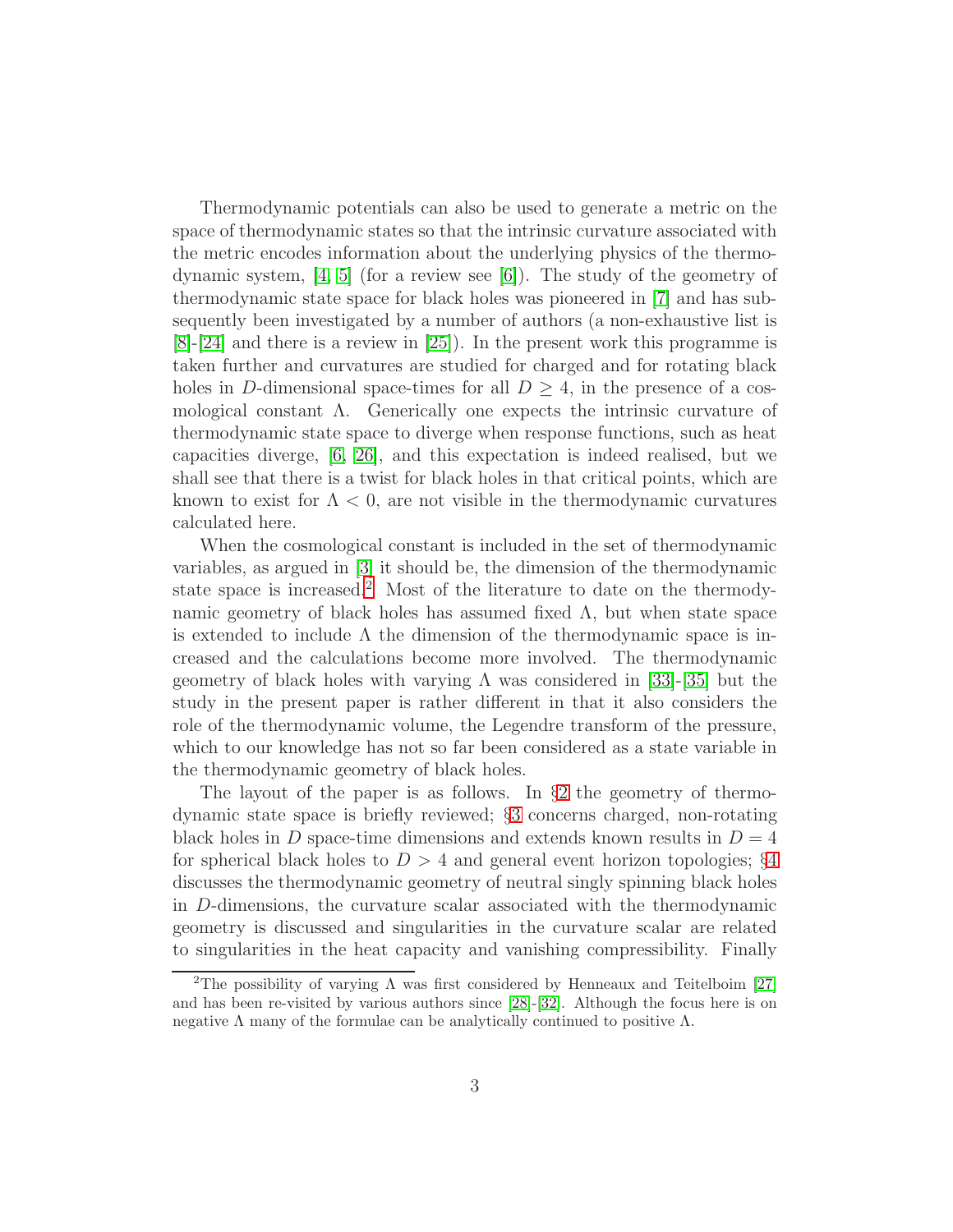§[5](#page-21-0) summarises the conclusions while some technical results are given in two appendices.

### <span id="page-4-0"></span>2 Thermodynamic metrics

Different thermodynamic potentials give rise to different thermodynamic metrics and both the internal energy,  $U(S, V)$ , and the entropy,  $S(U, V)$ , can be used to generate Euclidean signature metrics for thermodynamically stable systems [\[6\]](#page-31-5). For example the internal energy of a single component gas is a convex function of the extensive variables, entropy  $S$  and volume  $V$ , and the Hessian matrix

<span id="page-4-3"></span>
$$
g_{AB} = \frac{\partial^2 U}{\partial X^A \partial X^B},\tag{1}
$$

with  $(X^1, X^2) = (S, V)$  and  $A, B = 1, 2$ , is a positive definite matrix. Viewed as a metric, originally considered by Weinhold [\[4\]](#page-31-3), there is an intrinsic curvature associated with this matrix which has been calculated for a number of thermodynamic systems [\[6\]](#page-31-5).

The components of  $g_{AB}$  are related to the response functions of the thermodynamic system:

<span id="page-4-2"></span>
$$
g_{SS} = \frac{\partial T}{\partial S}\bigg|_{V} = \frac{T}{C_V},\tag{2}
$$

with  $C_V$  the heat capacity at constant volume;

$$
g_{VV} = -\left. \frac{\partial P}{\partial V} \right|_{S} = \frac{1}{V \kappa_{S}},
$$

where  $\kappa_S = -\frac{1}{V}$ V ∂V  $\frac{\partial V}{\partial P}\Big|_S$  is the adiabatic compressibility and

$$
g_{SV} = \frac{1}{V\alpha_S}
$$

where  $\alpha_S = \frac{1}{V}$ V ∂V  $\frac{\partial V}{\partial T}\Big|_S$  is the adiabatic thermal expansion coefficient. Standard thermodynamic relations can be used<sup>[3](#page-4-1)</sup> to show that

$$
\det g = \frac{T}{VC_{PKS}}.\tag{3}
$$

<span id="page-4-1"></span><sup>&</sup>lt;sup>3</sup>In particular the aforementioned relation  $C_P \kappa_S = C_V \kappa_T$  together with  $C_P = C_V + C_V$  $\frac{TV\alpha_P^2}{\kappa_T}$  and  $\kappa_T = \kappa_S + \frac{TV\alpha_P^2}{C_P}$ , where  $\kappa_T = -\frac{1}{V}$  $\frac{1}{V} \frac{\partial V}{\partial P}|_T$  is the isothermal compressibility, and  $\alpha_P = \frac{1}{V}$  $\frac{1}{V} \frac{\partial V}{\partial T}|_P$  is the isobaric thermal expansion coefficient. Also the Maxwell relation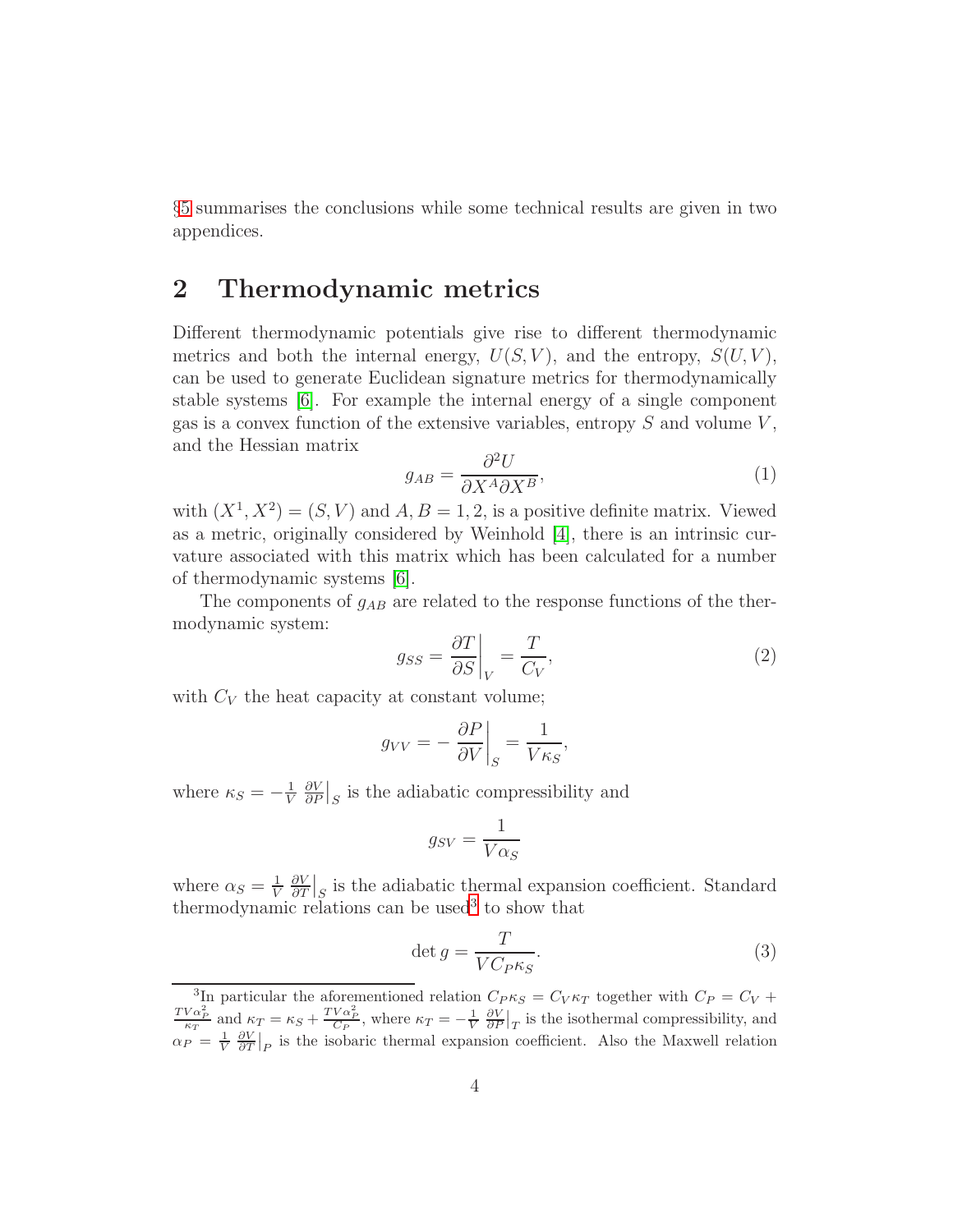A generalisation of this formula when there are more than two independent thermodynamic variables was given in [\[26\]](#page-33-0).

When response functions diverge the determinant of the metric vanishes and it will not be invertible. In a thermodynamic system with two variables the locus of points on which a response function diverges is called a spinodal curve and it is natural to ask whether this lack of invertibility on a spinodal curve is associated with a genuine singularity in the intrinsic curvature or if it is just a co-ordinate singularity. Indeed the thermodynamic curvature is inversely proportional  $(\det g)^2$  and is expected diverge on spinodal curves [\[6,](#page-31-5) [26\]](#page-33-0). For the van der Waals gas for example the curvature is proportional to  $(C_P \kappa_S)^2$  and diverges when  $C_P$  diverges. The spinodal curve has two branches in the  $P-V$  plane and, with the exception of the critical point where the two branches meet, it lies in a regime that is not thermodynamically stable.

A related metric, the Ruppeiner metric, is associated with the Hessian matrix of the entropy,  $S(U, V)$ , which is a concave function, so

<span id="page-5-0"></span>
$$
\tilde{g}_{AB} = -\frac{\partial^2 S}{\partial \tilde{X}^A \partial \tilde{X}^B},\tag{4}
$$

with  $(\tilde{X}^1, \tilde{X}^2) = (U, V)$ , is also a positive definite matrix if the system is stable. It has been argued [\[6\]](#page-31-5) that the intrinsic thermodynamic curvature contains information about microscopic physics of the system, for example it diverges when response functions diverge. Indeed both curvatures vanish for an ideal gas and both are positive for a van der Waals gas and diverge at the critical point.

The Ruppeiner and the Weinhold metrics are con formally related,

$$
\tilde{g}_{AB} = \frac{1}{T} g_{AB}
$$

and give equivalent information. The Ricci scalar of the Weinhold metric, R, and that of the Ruppeiner metric  $R$ , are therefore related by the standard

$$
\frac{\partial T}{\partial V}\Big|_{S} = -\frac{\partial P}{\partial S}\Big|_{V} \text{ implies}
$$

$$
g_{SV} = -\frac{\partial P}{\partial T}\Big|_{V} \frac{\partial T}{\partial S}\Big|_{V} = \left(\frac{\partial V}{\partial T}\Big|_{P} \frac{\partial P}{\partial V}\Big|_{T}\right) \frac{\partial T}{\partial S}\Big|_{V} = -\frac{\alpha_{P}}{\kappa_{T}} \frac{T}{C_{V}}.
$$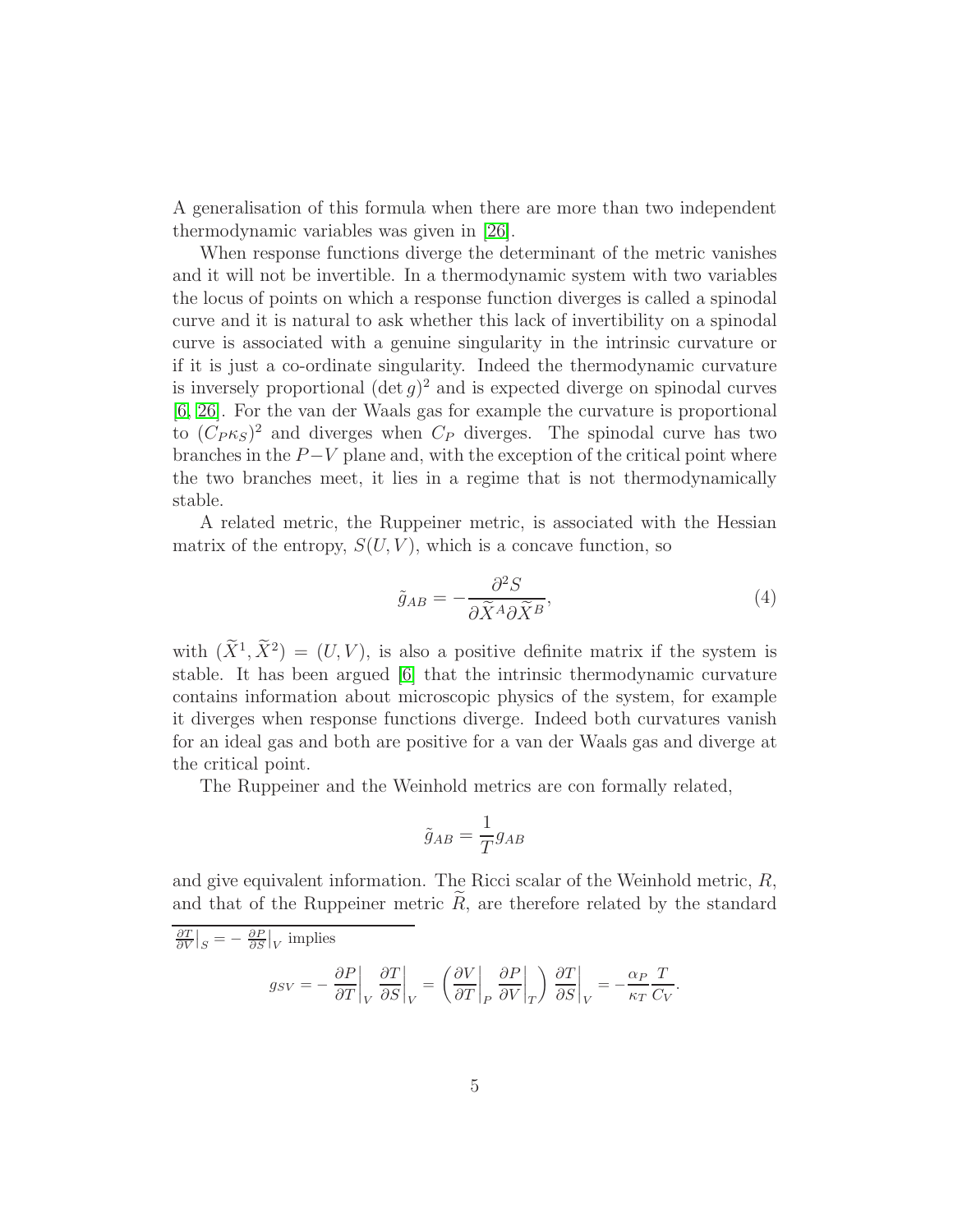formula for con formally related metrics,

<span id="page-6-1"></span>
$$
\widetilde{R} = TR + (n-1)\nabla^2 T - \frac{(n-1)(n+2)}{4} \frac{(\nabla T)^2}{T}
$$
\n(5)

where  $n$  is the number of independent thermodynamic variables,<sup>[4](#page-6-0)</sup> one of which is  $T$ . The second term on the right-hand side involves

$$
\nabla^2 T = \frac{1}{\sqrt{\det g}} \partial_a (\sqrt{\det g} g^{ab} \partial_b T) = \frac{1}{\sqrt{\det g}} \partial_a (\sqrt{\det g} g^{ab} g_{bS})
$$
  
= 
$$
\frac{1}{\sqrt{\det g}} \frac{\partial \sqrt{\det g}}{\partial S} \Big|_V.
$$

The last term on the right-hand side of [\(5\)](#page-6-1) is related to the heat capacity at constant volume,  $C_V = \frac{T}{q_S}$  $\frac{T}{g_{SS}},$ 

$$
\frac{(\nabla T)^2}{T} = \frac{1}{C_V},\tag{6}
$$

since

$$
\nabla_a T = \partial_a T = g_{aS} \qquad \Rightarrow \qquad (\nabla T)^2 = g^{ab} g_{aS} g_{bS} = g_{SS} = \frac{T}{C_V}
$$

from [\(2\)](#page-4-2). When  $n = 2$  and the only variables are  $(S, V)$  the relation between the Weinhold and the Ruppeiner curvatures is

<span id="page-6-2"></span>
$$
\widetilde{R} = TR - \frac{1}{2}\partial_S \ln\left(\frac{TC_V\kappa_T}{V}\right) \tag{7}
$$

(the derivative here is at constant  $V$  and the factor of  $V$  has been chosen to make the argument of the logarithm dimensionless).

Another class of conformally related metric was proposed in [\[36\]](#page-33-6), but the focus here will be restricted to the specific cases [\(1\)](#page-4-3) and [\(4\)](#page-5-0), otherwise the analysis would become rather too long.

The thermodynamic potentials for a gas also depend on the number of particles so, for a single component gas consisting of N particles,  $U(S, V, N)$ , and a complete description requires three independent variables,  $X^A = (S, V, N)$ with  $A = 1, 2, 3$ . One might expect that a full description of the thermodynamic geometry would require calculating a  $3 \times 3$  Ricci tensor, but this is

<span id="page-6-0"></span><sup>&</sup>lt;sup>4</sup>When the variables are  $(S, V)$  then  $n = 2$ , but we quote the more general result.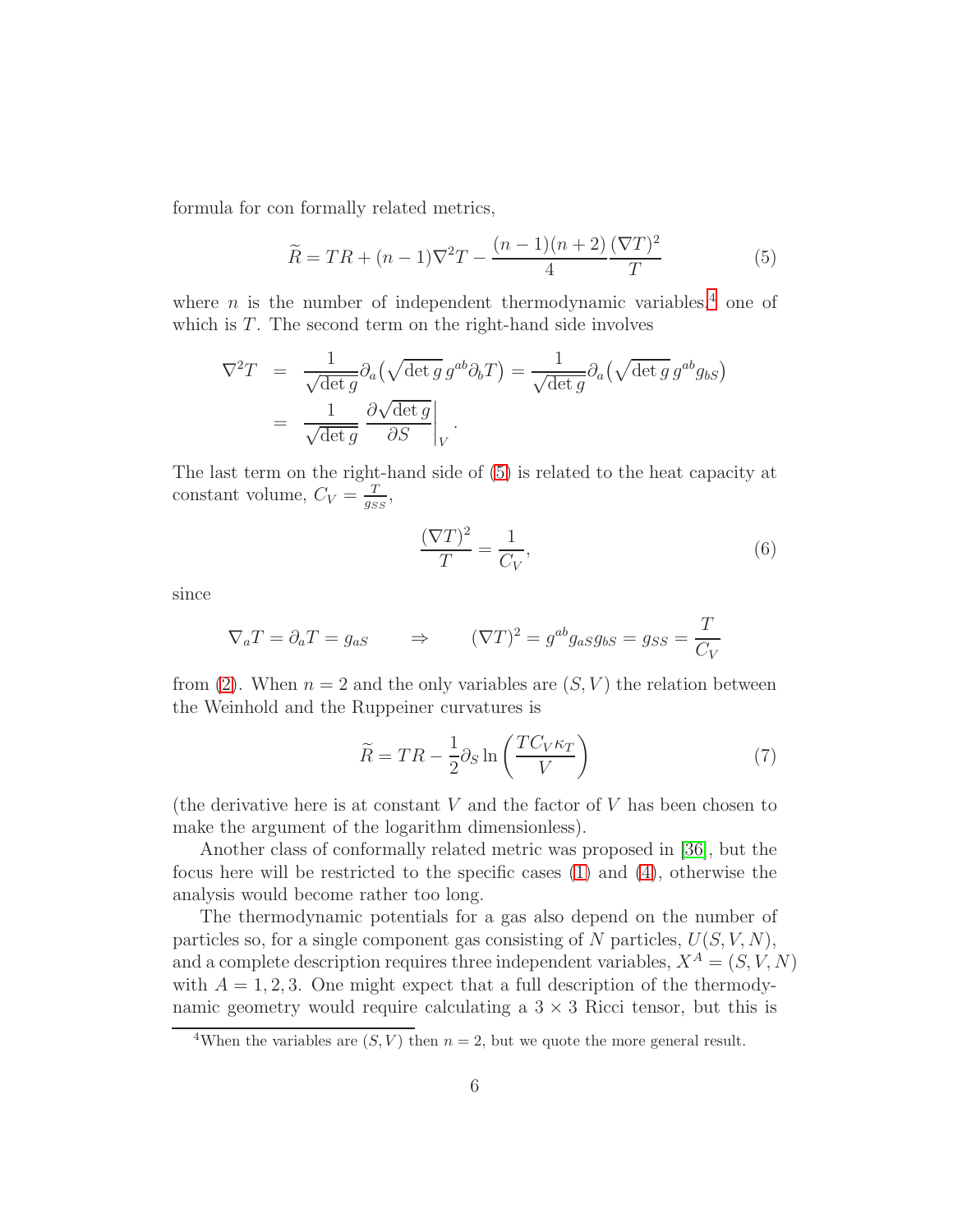not the case in standard thermodynamics as the resulting  $3 \times 3$  Hessian matrix is not invertible and cannot be used to determine a curvature. This is a consequence of the Gibbs-Duhem relation, which follows from homogeneous scaling of the extensive thermodynamic state variables and potentials. Consider the Gibbs free energy,

<span id="page-7-1"></span>
$$
\mathcal{G}(T, P, N) = \mu N = U(S, V, N) - TS + PV,\tag{8}
$$

where  $\mu = \frac{\partial U}{\partial N}$  $\frac{\partial U}{\partial N}\big|_{S,V}$  is the chemical potential. In the 3-dimensional state space parameterised by extensive variables  $X^A = (S, V, N)$  this can be written as

<span id="page-7-0"></span>
$$
U(X) = X^A Y_A(X) \tag{9}
$$

where  $Y_A(X) := \partial_A U$ . Now the 3 × 3 Hessian matrix is

$$
g_{AB} = \partial_A Y_B
$$

so

$$
Y_A = \partial_A U = Y_A + g_{AB} X^B,
$$

where [\(9\)](#page-7-0) has been used for the second equality. Hence  $g_{AB}X^B = 0$  and the vector  $\vec{X} = (X^1, X^2, X^3)$  is an eigenvector of  $g_{AB}$  with eigenvalue zero (this is essentially a consequence of homogeneous scaling). Assuming the other two eigenvalues are finite the  $3 \times 3$  Hessian matrix is never invertible and is not a suitable candidate for a for a positive definite metric. Similarly for a multi-component gas, with k different chemical species  $i = 1, \ldots, k$ and particle numbers  $N_i$  there is always at least one zero eigenvector of the  $(k+2) \times (k+2)$  Hessian matrix. For this reason it is natural to fix the total particle number  $N = N_1 + \cdots N_k$  and only consider a  $(k+1) \times (k+1)$  metric.

For black holes we do not yet have an analogue of particle number, nevertheless scaling arguments can be applied to derive the black hole analogue of the Gibbs-Duhem relation, the Smarr relation [\[37\]](#page-33-7). For black holes the extensive thermodynamic variables do not scale homogeneously. For example, in  $D$  space-time dimensions the black hole mass,  $M$ , and electric charge,  $Q$ , have dimension  $(D-3)$ , (in units with  $G = c = 1$ ), while entropy, S, and angular momentum, J, have dimension  $(D-2)$  and  $\Lambda$  has dimension  $-2$ . If  $\Lambda$  is equated to a pressure,

$$
\Lambda = -8\pi P,
$$

so negative  $\Lambda$  gives a positive pressure, then the black hole mass has the thermodynamic interpretation of enthalpy [\[3\]](#page-31-2).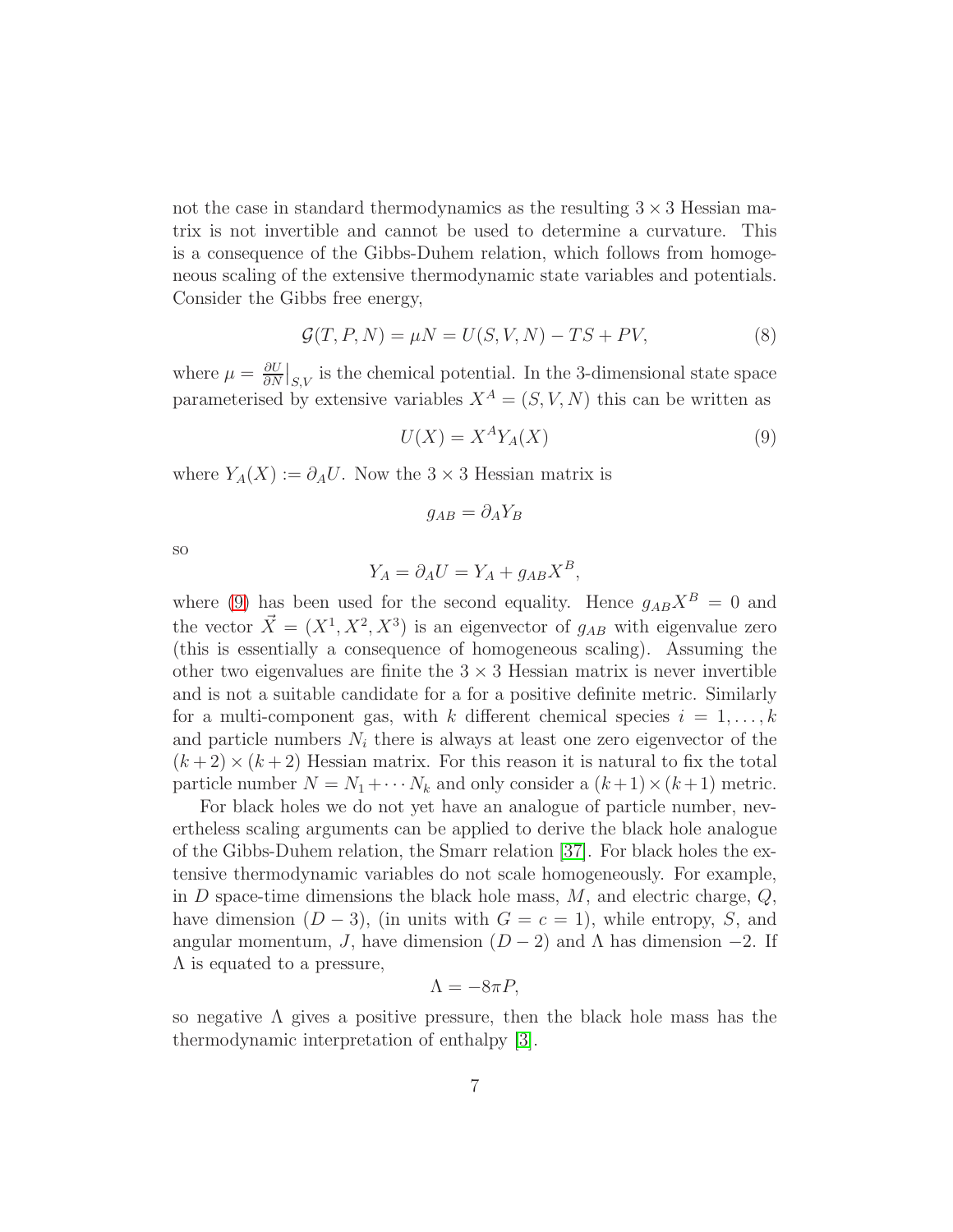The mass is a function of entropy, angular momentum  $J^i$  (where  $i =$ 1, ..., r and r is the rank of  $SO(D-1)$ ), electric charge and pressure:  $M(S, J^i, Q, P)$ . The thermodynamically conjugate variables are temperature, angular velocity  $\Omega_i$ , electric potential  $\Phi$  and thermodynamic volume  $V$ :

$$
T = \frac{\partial M}{\partial S},
$$
  $\Omega_i = \frac{\partial M}{\partial J^i},$   $\Phi = \frac{\partial M}{\partial Q}$  and  $V = \frac{\partial M}{\partial P}.$ 

The Smarr relation, the black hole analogue of [\(8\)](#page-7-1), then reads

$$
(D-3)M = (D-2)\Omega \mathbf{J} + (D-2)TS - 2PV + (D-3)Q\Phi. \tag{10}
$$

When  $\Lambda$  is allowed to vary the Weinhold metric should be defined in terms of the internal energy  $U$  in order to have a positive definite metric. The internal energy is the Legendre transform of the enthalpy with respect to  $P$ ,

<span id="page-8-0"></span>
$$
U(S, J^i, Q, V) = M - PV.
$$

Then

and

$$
T = \frac{\partial U}{\partial S}, \qquad \Omega_i = \frac{\partial U}{\partial J^i}, \qquad \Phi = \frac{\partial U}{\partial Q}, \qquad P = -\frac{\partial U}{\partial V}
$$

$$
g_{AB} = \frac{\partial^2 U}{\partial X^A \partial X^B}, \tag{11}
$$

with  $X^A = (S, J^i, Q, V)$  and  $A = 1, ..., r + 3$ .

One immediate consequence of the inhomogeneous scaling of black hole thermodynamic functions is that, unlike ordinary thermodynamics,  $g_{AB}$  need not have a zero eigenvalue. However, if  $P = 0$ , it always has a negative eigenvalue, [\[38\]](#page-33-8), and there are no thermodynamically stable asymptotically flat black holes in any dimension, regardless of rotation or charge. On the other hand asymptotically AdS black holes can be stabilized by a large enough positive pressure: Hawking and Page realized this for non-rotating neutral black holes [\[2\]](#page-31-1) and it was generalized to the charged non-rotating case in [\[39\]](#page-33-9) and the charged rotating case in [\[38\]](#page-33-8).

Note that the complete Legendre transform of  $U$ ,

$$
\mathcal{E}(\Omega, T, P, \Phi) := U - \Omega_i \mathbf{J}^i - TS + PV - \Phi Q,\tag{12}
$$

is non-zero for black holes — in contrast to ordinary thermodynamics where [\(8\)](#page-7-1), and its generalisation to multi-component systems, implies that

$$
U - TS + PV - \mu_i N^i = 0.
$$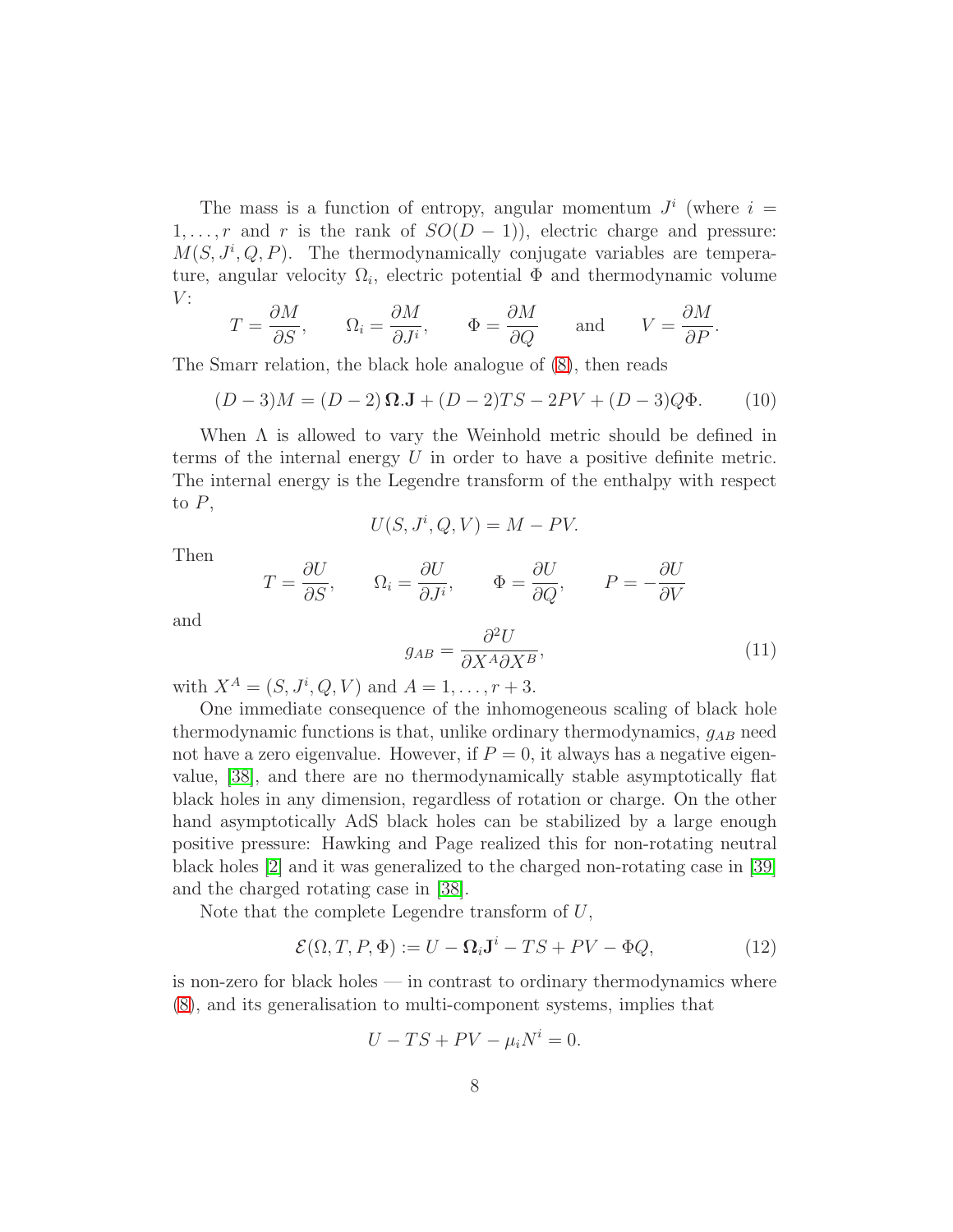This is again a consequence of the inhomogeneous scaling of black hole thermodynamic variables and  $\mathcal E$  is in fact related to the Euclidean action,  $I_E$ , of the black hole via [\[40\]](#page-33-10)

$$
\mathcal{E}=TI_E.
$$

When discussing the thermodynamic geometry of asymptotically AdS black holes it is very common in the literature to use the enthalpy  $M(S, J^i, Q, P)$ rather than the internal energy  $U(S, J^i, Q, V)$  to derive a Weinhold-like metric. This not unreasonable when  $P$  is fixed and indeed for asymptotically flat black holes with  $P = 0$  it makes no difference which one uses as they are the same. When  $P \neq 0$  the  $(r + 2)$ -dimensional metric obtained from the Hessian of M by varying  $S$ , Q and  $J^i$  with P fixed will be positive definite for a thermodynamically stable black hole. Typically there are curvature singularities when the heat capacity diverges.

In [\[33\]](#page-33-1) P was varied along with the other parameters but this has the disadvantage that the Hessian matrix of  $M(S, J^i, Q, P)$  cannot be expected to be positive definite for thermodynamically stable systems, one should use  $U(S, J^i, Q, V)$  to get a positive definite Weinhold metric.

A technical point is that, for a given solution of Einstein's equations, an explicit expression for the mass in terms of thermodynamic variables is often cumbersome at best and intractable at worst. It is usually more convenient to express the thermodynamic potentials in terms of variables other than  $(S, J^i, Q, V)$ . Curvature tensors can of course be calculated in any co-ordinate system, invoking general co-ordinate invariance, but one must be careful because the right hand side of [\(11\)](#page-8-0) is not co-variant under general co-ordinate transformations:  $X^A = (S, J^i, Q, V)$  are a privileged set of co-ordinates that picks out a particular Lagrangian sub-manifold of thermodynamic "phase space", [\[36\]](#page-33-6). Writing the thermodynamic line element as

<span id="page-9-0"></span>
$$
d^2s = \frac{\partial^2 U}{\partial X^A \partial X^B} dX^A dX^B = dY_A dX^A,\tag{13}
$$

where  $Y_A = (T, \Omega_i, \Phi, -P)$ , we can change variables from  $X^A$  to  $X^{A'}(X)$  in terms of which equation [\(13\)](#page-9-0) becomes

$$
d^2s = g_{A'B'} dX^{A'} dX^{B'},
$$

with

<span id="page-9-1"></span>
$$
g_{A'B'} = \frac{\partial Y_C}{\partial X^{A'}} \frac{\partial X^C}{\partial X^{B'}}.
$$
\n(14)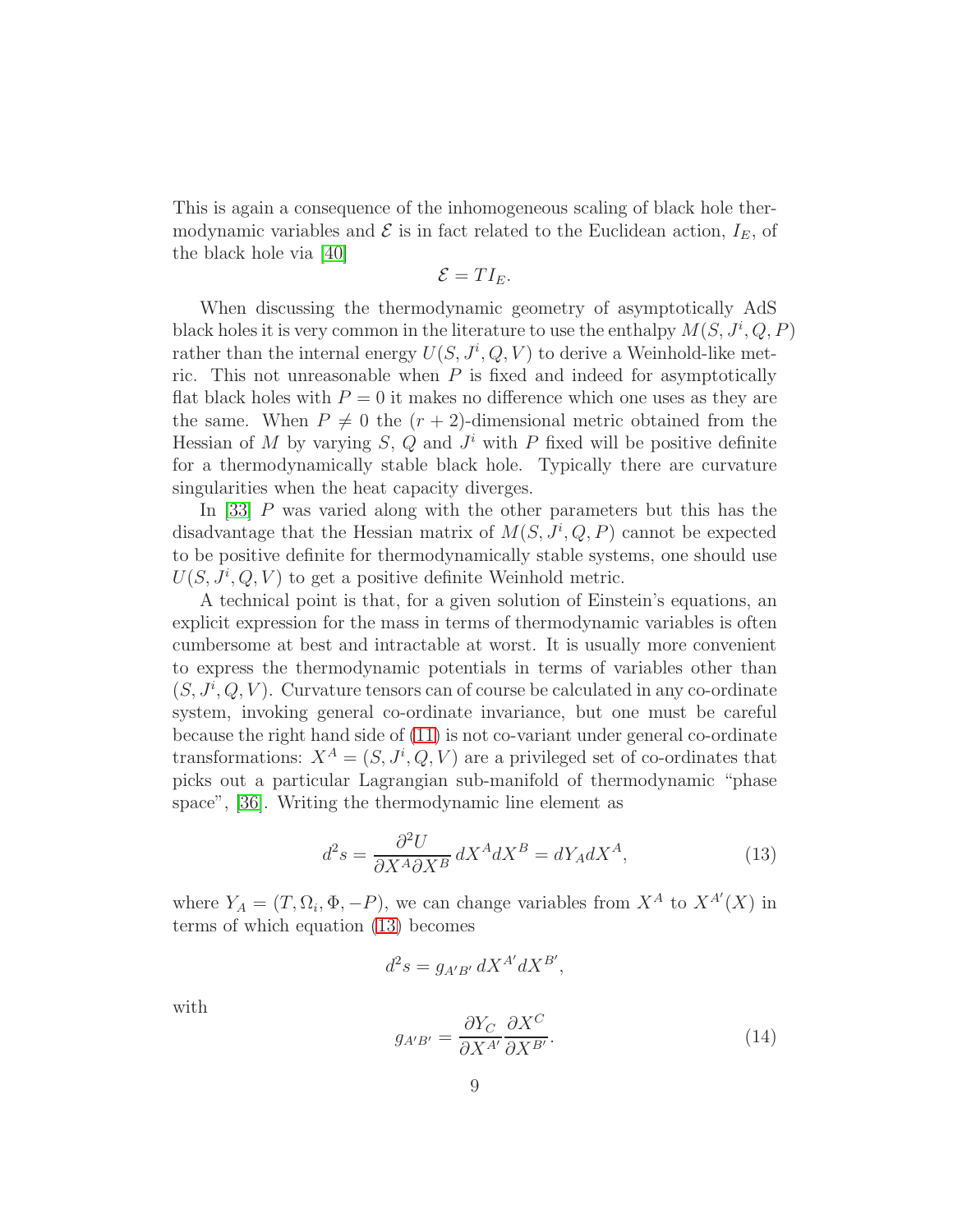The metric thus factorises into a product of two matrices. Equation [\(14\)](#page-9-1) will prove to be the most practical starting point for calculating curvatures in an arbitrary co-ordinate system  $X^{A'}$  for the thermodynamic state space when the functional forms of  $Y_A(X')$  and  $X^A(X')$  are known explicitly.

## <span id="page-10-0"></span>3 Asymptotically AdS Reissner-Nordström space-times

In this section we consider the thermodynamic geometry of charged, nonrotating AdS black holes. This was investigated in 4-dimensional space times by the authors of [\[9\]](#page-31-8) and here the analysis is extended higher dimensional space-times with general dimension D.

With no extra work, and with a view to applications in the AdS/CFT correspondence, we can also incorporate more general event horizon topologies by denoting the curvature of the event horizon by k: so  $k = 1$  is a spherical event horizon,  $k = 0$  a flat one (which we take to toroidal for convenience) and  $k = -1$  the  $(D-2)$ -dimensional space of constant negative curvature.

The extensive variables are the electric charge Q and the entropy S. The pressure P will be kept fixed in this section, parameterised for notational convenience by

$$
\lambda = \frac{16\pi P}{(D-1)(D-2)}.
$$

If  $r_h$  is the radius of the outer horizon the entropy, in units with  $G = c =$  $\hbar = 1$ , is

$$
S = \frac{\varpi r_h^{D-2}}{4},\tag{15}
$$

where  $\varpi$  is a the volume of the event horizon with  $r_h$  set to unity.<sup>[5](#page-10-1)</sup> The mass (enthalpy) of the black hole is

$$
M = \frac{(D-2)\varpi r_h^{D-3} \left(k + \lambda r_h^2 + \frac{Q^2}{r^{2D-6}}\right)}{16\pi}.
$$

<span id="page-10-1"></span><sup>&</sup>lt;sup>5</sup>For  $k = +1$  this is the volume of the unit  $(D-2)$  sphere, for  $k = 0$  and  $k = -1$  the event horizon can be made to have finite area by suitably identifying points.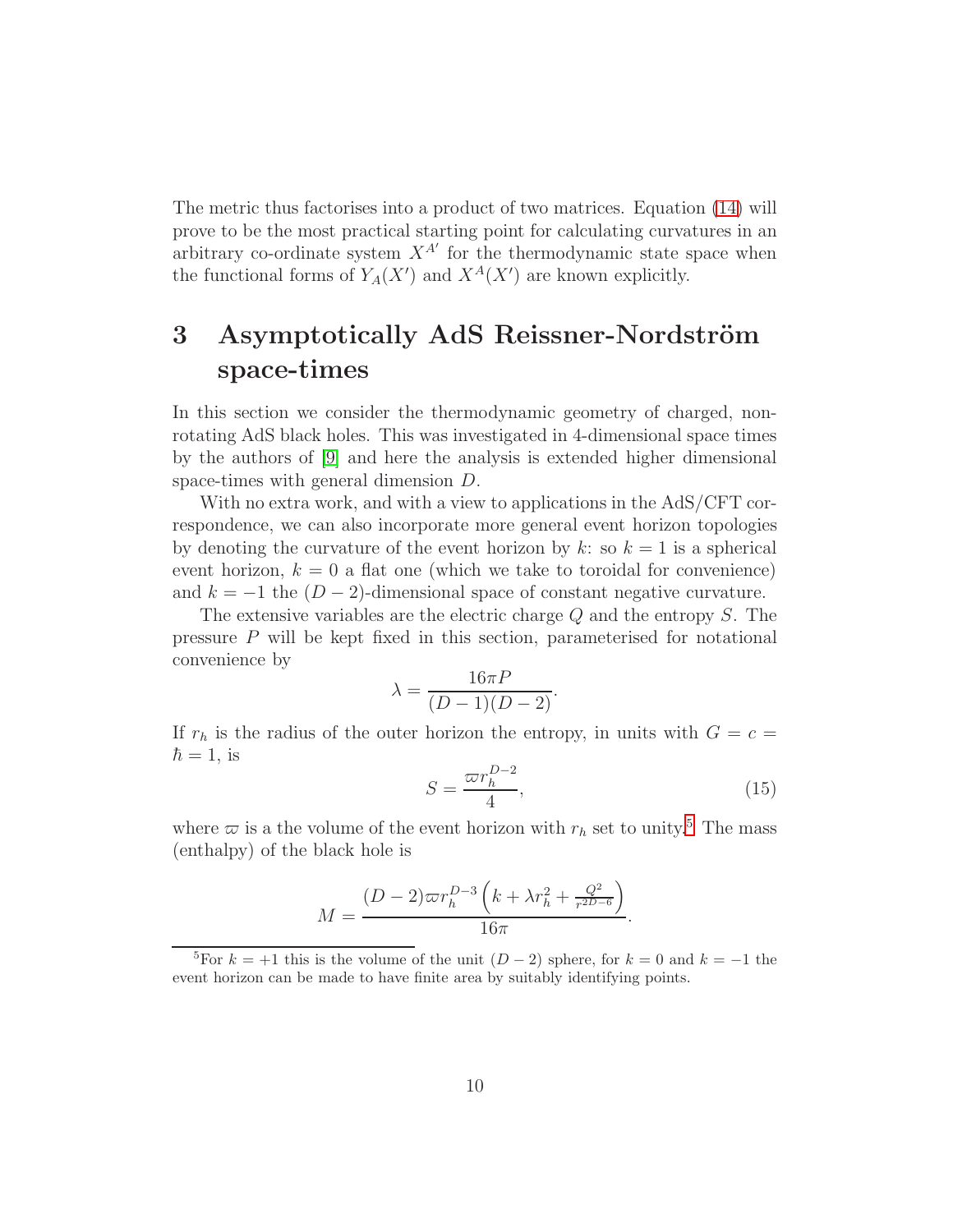The Hawking temperature is

$$
T = \frac{(D-1)\lambda r_h^2 + (D-3)\left(k - \frac{Q^2}{r_h^{2D-6}}\right)}{4\pi r_h},
$$
\n(16)

placing an upper bound  $Q^2 \leq \left(\frac{D-1}{D-3}\right)$  $\frac{D-1}{D-3}\lambda r_h^2 + k \, \binom{2D-6}{h}$  $h^{2D-6}$  on  $Q^2$  to ensure  $T \geq 0$ .

In [\[9\]](#page-31-8) a Weinhold metric on the 2-dimensional state space parameterised by S and Q using the Hessian of  $M(S, Q, \lambda)$ , with  $\lambda$  fixed, was considered in  $D = 4$ , with  $X^A = (S, Q)$ ,  $A = 1, 2$ 

$$
g_{AB} = \frac{\partial^2 M}{\partial X^A \partial X^B}.
$$
\n(17)

With  $\lambda$  fixed this is a positive definite metric for a thermodynamically stable black hole. It gives rise to a geometry with a positive scalar curvature for  $D = 4$ , [\[9\]](#page-31-8), and this result generalizes to  $D \geq 4$ . The metric is written here in  $(r_h, Q)$  co-ordinates, so as to avoid fractional powers of S: using [\(14\)](#page-9-1) it evaluates to

<span id="page-11-0"></span>
$$
g = \frac{(D-2)\varpi}{8\pi} \begin{pmatrix} r_h^{D-5} Z_Q(r_h, Q, \lambda) & -\frac{(D-3)Q}{r_h^{D-2}}\\ -\frac{(D-3)Q}{r_h^{D-2}} & \frac{1}{r_h^{D-3}} \end{pmatrix},
$$
(18)

where  $Z_Q(r_h, Q, \lambda)$  is

$$
Z_Q(r_h, Q, \lambda) = (D - 1)\lambda r_h^2 - 2\pi r_h T + (D - 3)^2 \frac{Q^2}{r_h^{2D - 6}}.
$$
 (19)

The determinant of q vanishes when the heat capacity diverges, but we need to be careful to distinguish between the heat capacity at constant charge  $C_Q$  and the heat capacity at constant electric potential  $C_\Phi$ . In this context the electric potential is the thermodynamic conjugate of the charge,

$$
\Phi = \left. \frac{\partial M}{\partial Q} \right|_S = \frac{(D-2)\varpi Q}{8\pi r_h^{D-3}},
$$

and the heat capacity at constant  $\Phi$  is

$$
C_{\Phi} = \frac{(D-2)\varpi\pi r_h^{D-1}T}{2Z_{\Phi}(r_h, Q, \lambda)}
$$
(20)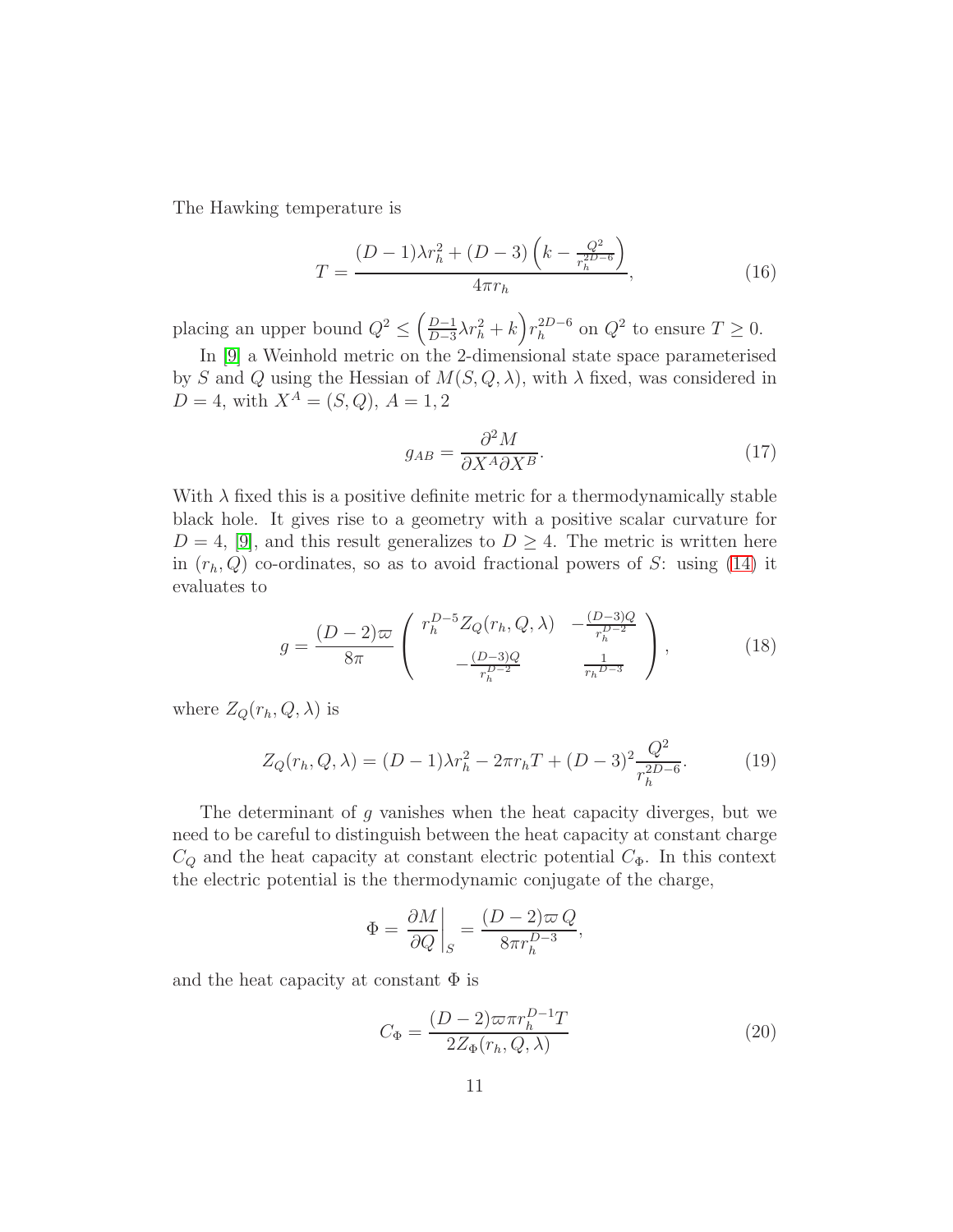where

$$
Z_{\Phi}(r_h, Q, \lambda) = (D - 1)\lambda r_h^2 - 2\pi r_h T.
$$
\n(21)

Indeed

$$
\det g = \frac{\varpi^2 (D-2)^2 Z_{\Phi}(r_h, Q, \lambda)}{64\pi^2 r_h^2}
$$

and a necessary condition for stability is

$$
(D-1)\lambda r_h^2 > 2\pi r_h T,\tag{22}
$$

which is always true for  $k \leq 0$  and only imposes a genuine constraint for  $k = 1$ . The heat capacity at constant charge is

$$
C_Q = \frac{(D-2)\varpi\pi r_h^{D-1}T}{2Z_Q(r_h, Q, \lambda)}\tag{23}
$$

and the analogue of  $C_P > C_V$  for a gas is  $C_{\Phi} > C_Q$ . Since  $Z_Q > Z_{\Phi}$  this is satisfied provided  $Z_{\Phi}$  is not negative. Note that both  $C_Q$  and  $C_{\Phi}$  are finite for  $k \leq 0$ , the heat capacity can only become singular if  $k = 1$ .

The adiabatic electrical capacitance,

$$
\mathcal{C}_S = \frac{\partial Q}{\partial \Phi} \bigg|_S = \frac{8\pi r_h^{D-3}}{(D-2)\varpi},
$$

is independent of the electric charge, depending only on the entropy, and is always positive. The isothermal electrical capacitance  $\mathcal{C}_T$  immediately follows from  $C_Q C_T = C_{\Phi} C_S$ .

There is a critical point if  $\frac{\partial^2 M}{\partial S^2}$  and  $\frac{\partial^2 M}{\partial S^2}$  vanish simultaneously. This cannot happen for  $k = 0$  or  $k = -1$ , but for  $k = +1$  there is a critical point at

$$
r_{h,*}^2 = \frac{(D-3)^2}{(D-1)(D-2)\lambda}, \qquad \frac{Q_*^2}{r_{h,*}^{2D-6}} = \frac{1}{(D-2)(2D-5)},
$$
(24)

found in [\[41\]](#page-33-11) [\[42\]](#page-34-0). By definition  $C_Q$  diverges at the critical point, but  $C_{\Phi}$ is finite and negative there. Thus  $C_{\Phi} < 0$  at the critical point, which is therefore in a thermodynamically unstable regime unless Q is held fixed.

The intrinsic scalar curvatures arising from the Weinhold and Ruppeiner geometries are described in detail in appendix [A.](#page-24-0) For the Weinhold metric [\(18\)](#page-11-0) the Ricci scalar takes rather a simple form,

<span id="page-12-0"></span>
$$
R = \frac{(D-3)^2 \pi r_h k}{(D-2) \, S Z_{\Phi}^2}.
$$
\n(25)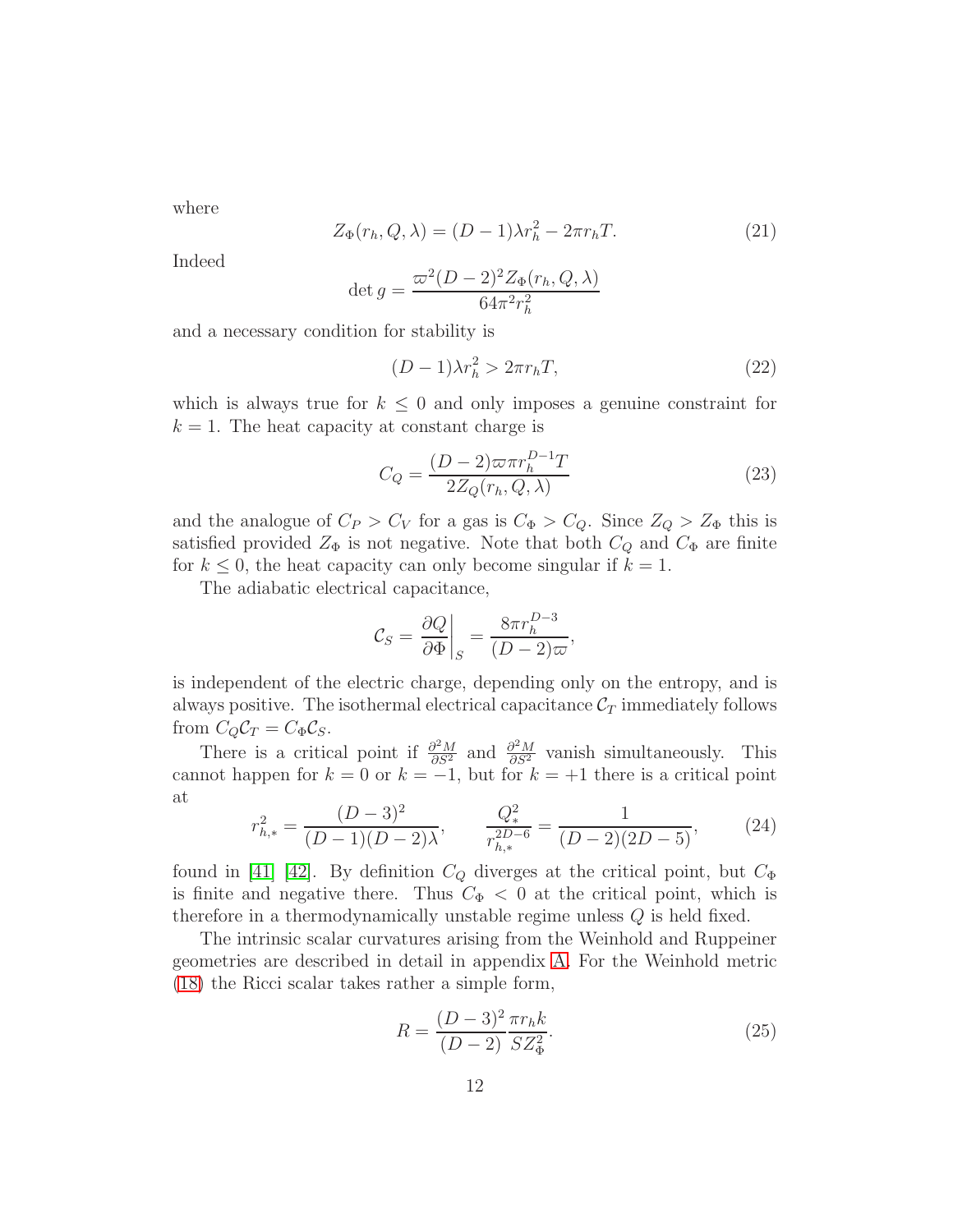Thus the curvature of the event horizon is reflected in the sign of R, in particular the Weinhold metric is flat for  $k = 0$ .

The curvature scalar associated with the corresponding Ruppeiner metric, with  $\Lambda$  fixed, follows from the charged black hole analogue of [\(7\)](#page-6-2) for a gas,

$$
\widetilde{R} = TR - \frac{1}{2} \left. \frac{\partial}{\partial S} \right|_Q \ln \left( \frac{TC_{\Phi} \mathcal{C}_S}{Q^2} \right),\tag{26}
$$

or by direct calculation from the Ruppeiner metric. It is proportional to  $\lambda$ and therefore vanishes in asymptotically flat space-time: explicitly

$$
\widetilde{R} = \frac{(D-1)\lambda \left\{3\pi T - (D-1)r_h\lambda\right\} \widetilde{F}(r_h, \lambda, Q)C_{\Phi}^2}{2\left\{2\pi (D-2)ST\right\}^3}
$$
(27)

where

$$
\widetilde{F}(r_h, \lambda, Q) = 2(D - 1)\lambda r_h^2 + 4(D - 4)\pi r_h T + 2(D - 3)^2 \frac{Q^2}{r_h^{2D - 6}}
$$

is a positive function. That  $\widetilde{R}$  vanishes for asymptotically flat space-time in  $D = 4$  was observed in [\[9\]](#page-31-8) and we see here that this statement generalises to  $D > 4$ . Re can be of either sign when  $\lambda > 0$  and is negative for small temperatures, diverging to minus infinity for extremal black holes.

We see that a flat event horizon gives  $R = 0$  while a flat cosmology,  $\Lambda = 0$ , gives  $R=0$ . It was observed in [\[25\]](#page-32-1) that repulsive microscopic forces tend to give negative Ruppeiner curvature<sup>[6](#page-13-0)</sup> while attractive forces give positive curvature, but in the absence of an underlying theory of quantum gravity it is not at all clear whether or not this interpretation accounts for the changing sign of  $\widetilde{R}$  for Reissner-Nordström black holes when  $\lambda = \frac{3\pi T}{(D-1)}$  $\frac{3\pi T}{(D-1)r_h}.$ 

The dependence of the Weinhold scalar on  $k$  in [\(25\)](#page-12-0) can also be given a thermodynamic interpretation. The sign of  $k$  is significant for stability as there is no Hawking-Page phase transformation for  $k \leq 0$ . This can be seen by calculating the Gibbs free energy for the black hole,

$$
\mathcal{G}(T,\Phi) = M(S,Q) - TS - Q\Phi,
$$

<span id="page-13-0"></span> ${}^{6}$ Our convention for the sign of the Ricci scalar is that a sphere has positive curvature: this is opposite to that of [\[25\]](#page-32-1).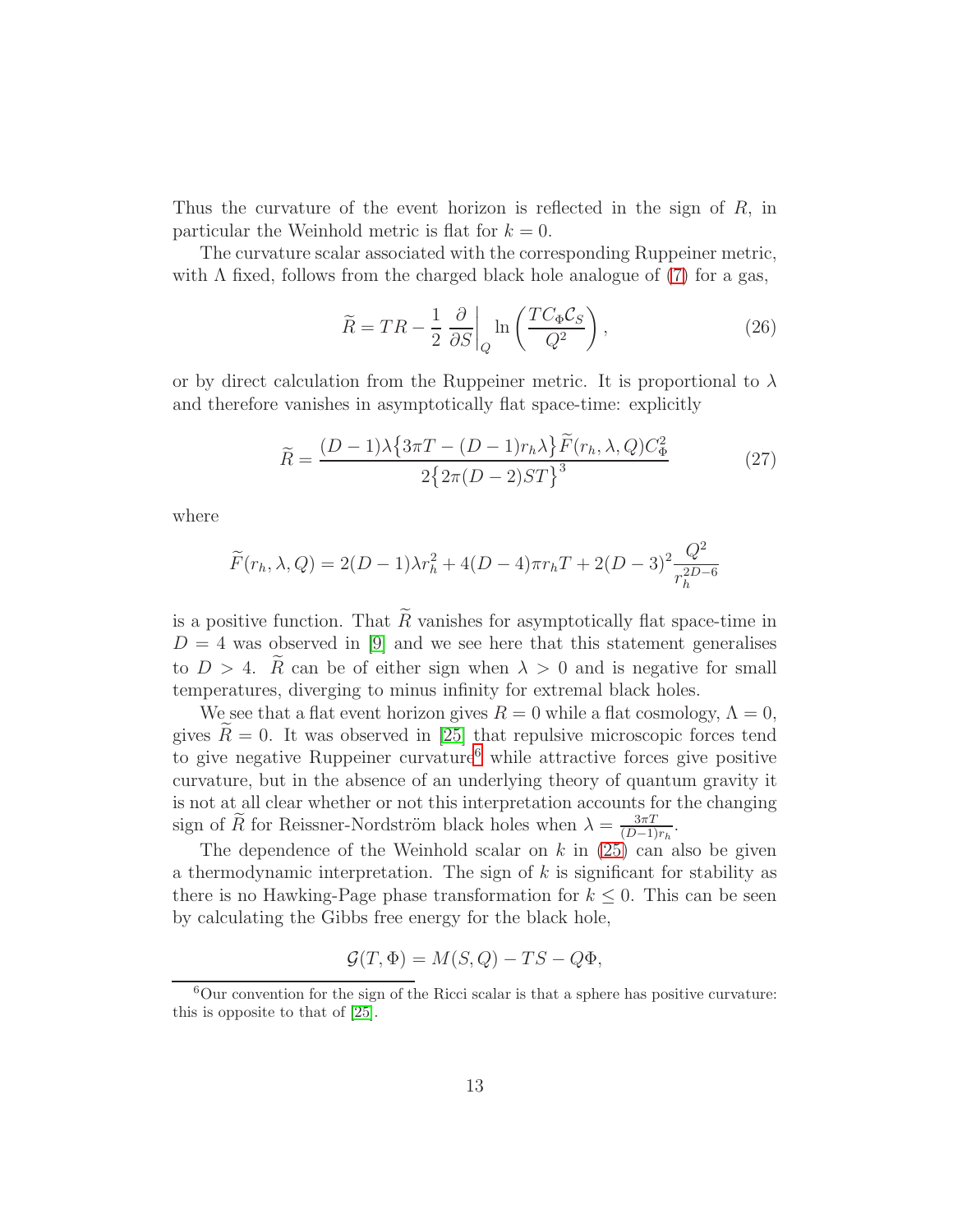which, in terms of  $\lambda$ ,  $r_h$  and  $Q$ , is

$$
\mathcal{G} = \frac{\varpi r_h^{D-3}}{16\pi} \left( k - \lambda r_h^2 - \frac{Q^2}{r_h^{2D-3}} \right).
$$

The black hole is only stable against Hawking-Page decay if its Gibbs free energy is less than the Gibbs free energy of anti-de Sitter space filled with pure thermal radiation at the Hawking temperature of the black hole and, if the back reaction of the radiation is ignored, the latter is zero. Thus the black hole is stable against the Hawking-Page phase transition if the Gibbs free energy is negative, [\[2\]](#page-31-1), which is always the case for  $k \leq 0$ . A Hawking-Page phase transition is only possible if  $R > 0$ .

Note the critical point is not reflected in either of the curvature scalars because the singularities of R and R are determined by  $(C_Q C_T)^2 = (C_{\Phi} C_S)^2$ and there is a locus of zeros in the isothermal electrical capacitance  $\mathcal{C}_T$  which exactly cancels the singularities in  $C_Q$ . The fact that the analytic structure of the curvatures is determined by  $C_{\Phi}$  and not by  $C_Q$  is a phenomenon which also occurs for rotating black holes as we shall see in the next section. The same phenomenon is also present for the van der Waals gas where the singularities in the curvature are determined by  $C_P$  and not  $C_V$ , the latter is in fact finite. For the van der Waals gas however the critical point is also determined by  $C_P$  and not  $C_V$ , while for the black hole the critical point is determined by  $C_Q$  and not  $C_\Phi$ , even though  $C_\Phi$  can have singularities when  $k=1$ .

If the pressure is included as a thermodynamic variable we should Legendre transform from  $M(S, Q, P)$  to  $U(S, Q, V) = M + PV$  to ensure a positive definite metric for thermodynamically stable black holes. However the Weinhold and Ruppeiner metrics associated with the 3-dimensional state space, parameterised by  $(S, Q, V)$ , are singular because S and V are not independent for non-rotating black holes [\[43\]](#page-34-1). This restriction is removed when the black hole rotates and we study this case in the next section.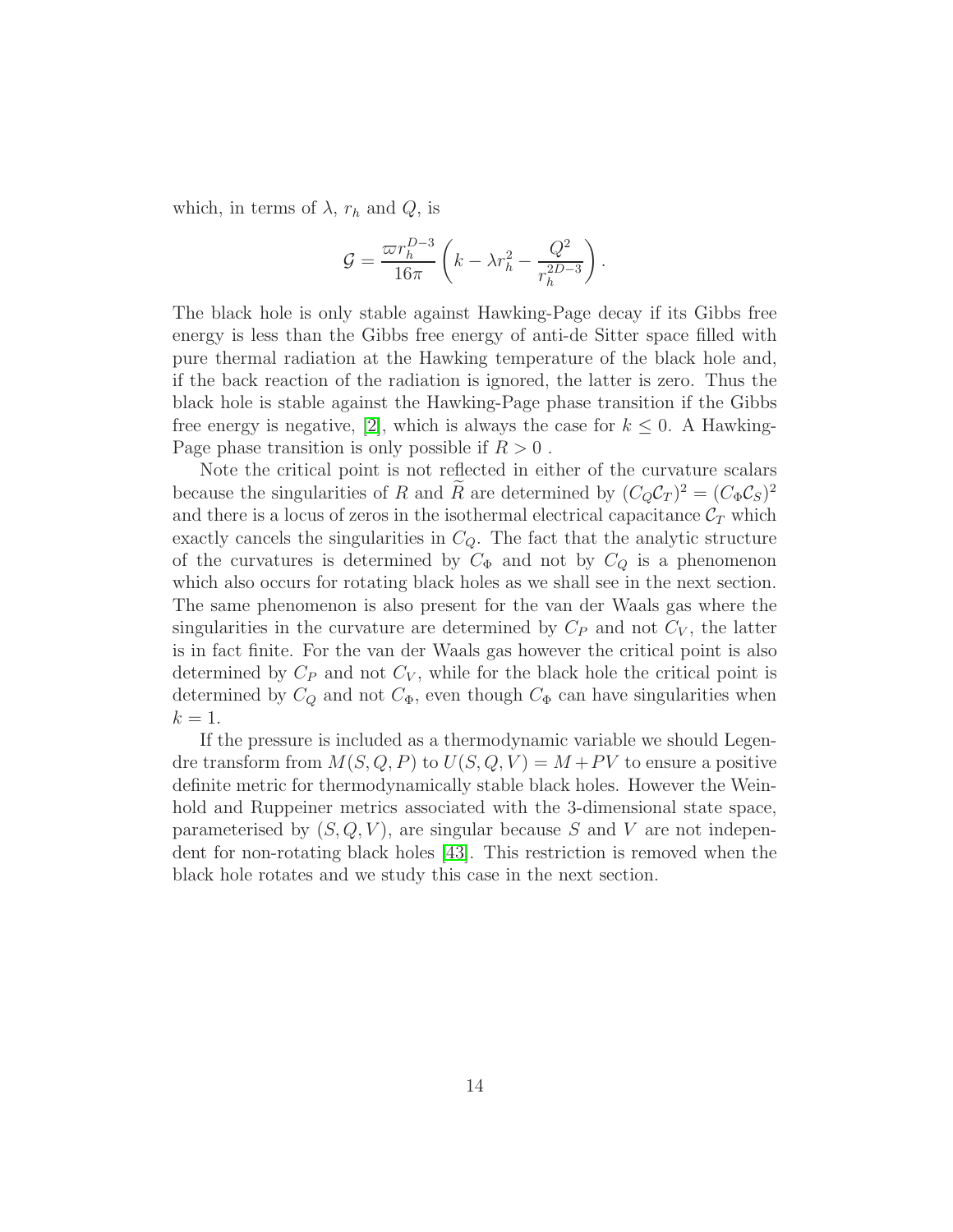### <span id="page-15-0"></span>4 Asymptotically AdS Myers-Perry black holes

#### 4.1 Singly spinning black holes

The thermodynamic state space associated with a D-dimensional rotating black hole is multi-dimensional in general, because of the increasing number of angular momenta as D increases. For simplicity we set  $Q = 0$  and focus on the singly spinning case where only one of the  $J^i$  is non-zero,  $J^1 = J \neq 0$ say, with  $J^i = 0$  for  $i = 2, \ldots, r$ . The thermodynamic state space is then 3dimensional, parameterised by  $(S, J, V)$ . The geometry can be parameterised by the cosmological constant, a rotational parameter  $a$  and the radius of the event horizon  $r_h$ .

Details are given in appendix [B](#page-26-0) and here we summarise the relations between the geometric parameters and the thermodynamic ones. It is convenient to define dimensionless variables  $\bar{a} = \frac{a}{r_a}$  $\frac{a}{r_h}$  and  $l = \lambda r_h^2$  in terms of which the thermodynamic variables  $(S, J, V)$  are, [\[44\]](#page-34-2) [\[45\]](#page-34-3),

<span id="page-15-1"></span>
$$
S = \frac{\varpi r_h^{D-2}}{4} \frac{(1 + \bar{a}^2)}{(1 - l a^2)},
$$
  
\n
$$
J = \frac{\varpi r_h^{D-2}}{8\pi} \frac{(1 + \bar{a}^2)(1 + l)\bar{a}}{(1 - l\bar{a}^2)^2},
$$
  
\n
$$
V = \frac{\varpi r_h^{D-1}}{(D-1)(D-2)} \frac{(1 + \bar{a}^2)\{D - 2 - (D-3)l\bar{a}^2 + \bar{a}^2\}}{(1 - l\bar{a}^2)^2},
$$
\n(28)

where  $\varpi$  is the volume of a unit  $(D-2)$ -sphere. The conjugate variables  $(T, \Omega, P)$  are

<span id="page-15-2"></span>
$$
T = \frac{(D-3) + (D-5)\bar{a}^2 + l\{D-1 + (D-3)\bar{a}^2\}}{4\pi r_h(1+\bar{a}^2)},
$$
  
\n
$$
\Omega = \frac{(1+l)\bar{a}}{(1+\bar{a}^2)r_h},
$$
  
\n
$$
P = \frac{(D-1)(D-2)l}{16\pi r_h^2},
$$
\n(29)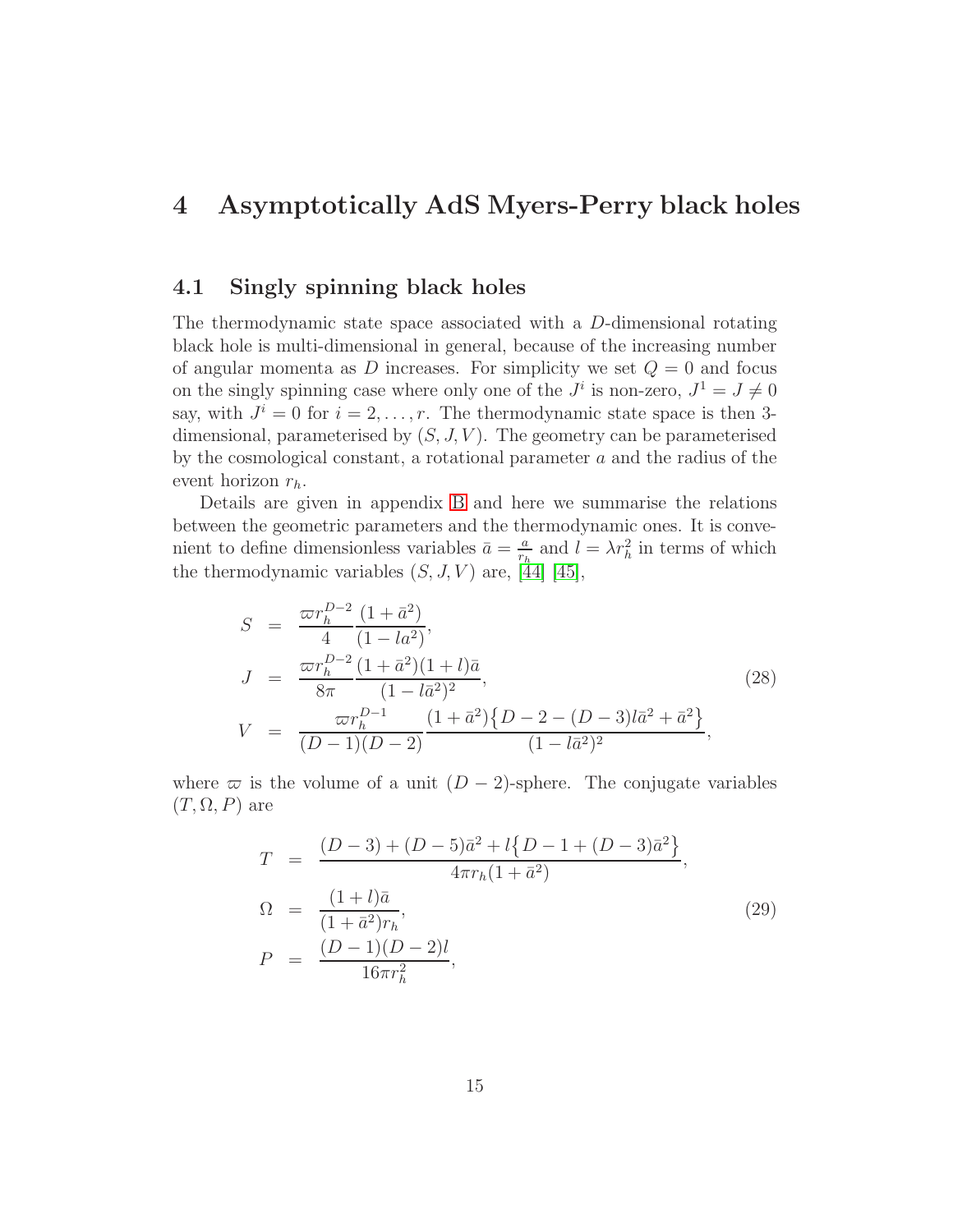and the thermodynamic potentials are

<span id="page-16-0"></span>
$$
M = \frac{\varpi r_h^{D-3} (1 + \bar{a}^2)(1 + l) \{D - 2 - (D - 4)l\bar{a}^2\}}{16\pi (1 - l\bar{a}^2)^2},
$$
(30)  

$$
U = M - PV = \frac{\varpi r_h^{D-3} (1 + \bar{a}^2) \{D - 2 - (D - 3)l\bar{a}^2 + l^2\bar{a}^2\}}{16\pi (1 - l\bar{a}^2)^2}.
$$

All extensive quantities  $(S, J, V, M \text{ and } U)$  diverge when  $l\bar{a}^2 = 1$ , which should be viewed as the edge of thermodynamic state space [\[47\]](#page-34-4), in particular the entropy becomes negative for  $l\bar{a}^2 > 1$  only  $l\bar{a}^2 < 1$  makes sense thermodynamically.

#### 4.2 Thermodynamic geometry

#### 4.2.1 Fixed pressure

For  $\Lambda = 0$  singly spinning black holes the thermodynamic state space is 2-dimensional, the independent variables being either  $S$  and  $J$ , for the Weinhold metric, or  $M$  and  $J$  for the Ruppeiner metric. The intrinsic curvatures associated with both the Weinhold and the Ruppeiner metrics were calculated in [\[15\]](#page-32-2) and the Weinhold metric is flat for all D.

When  $\Lambda < 0$  and held fixed the space-time can be parameterised either by the geometric variables  $(X^{A'}) = (r_h, \bar{a})$  or by the thermodynamic variables  $(X^A) = (S, J)$ : for calculations involving the thermodynamic metric the former are more useful because [\(28\)](#page-15-1), [\(29\)](#page-15-2) and [\(30\)](#page-16-0) are simple ratios of polynomials of fairly low order in these variables which makes the algebra more tractable. With the explicit expressions [\(28\)](#page-15-1) and [\(29\)](#page-15-2) it is straightforward to evaluate the matrices  $\frac{\partial X^C}{\partial X^{B'}}$  and  $\frac{\partial Y_C}{\partial X^{A'}}$ , with  $Y_C = (T, \Omega)$ , and hence determine the metric [\(14\)](#page-9-1) and its curvature.

Details of the Weinhold and the Ruppeiner curvature scalars at fixed pressure are given in appendix [B.](#page-26-0) They diverge on the spinodal curve for the heat capacity at constant angular momentum, which is a

<span id="page-16-1"></span>
$$
C_{\Omega,P} = -\frac{4\pi r_h TS\{D-2 - (D-4)\bar{a}^2\}}{Z_{\Omega}(\lambda,\bar{a})}
$$
(31)

with

<span id="page-16-2"></span>
$$
Z_{\Omega}(l,\bar{a}) = (D-3)(1+l\bar{a}^2) - (D-1)l - (D-5)\bar{a}^2.
$$
 (32)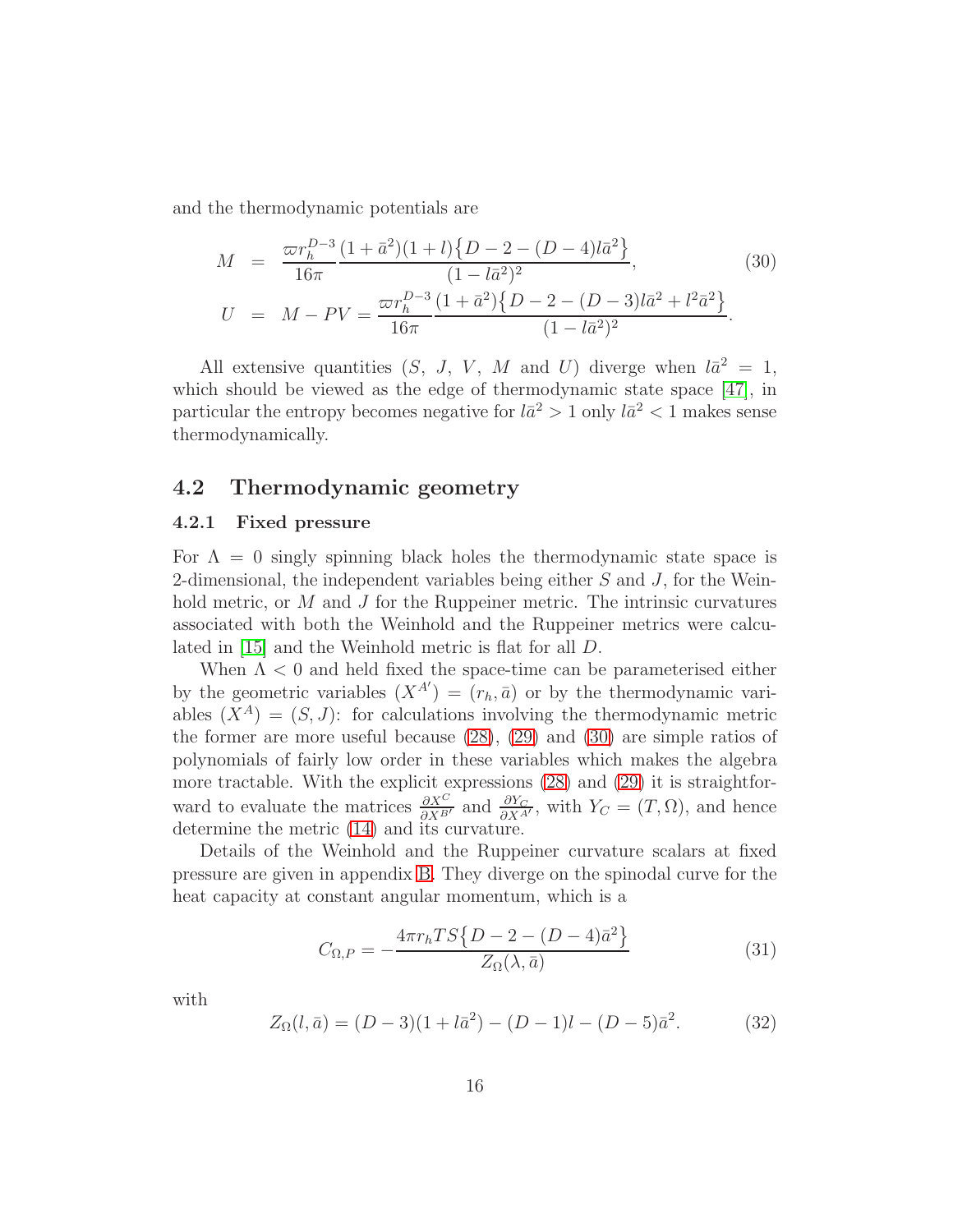The spinodal curve,  $Z_{\Omega} = 0$ , is therefore given by

<span id="page-17-0"></span>
$$
l(\bar{a}) = \frac{(D-3) - (D-5)\bar{a}^2}{(D-1) - (D-3)\bar{a}^2} := l_{\infty}.
$$
 (33)

In contrast the heat capacity at constant angular momentum is

$$
C_J = -\frac{4\pi r_h TS(1+\bar{a}^2)^2 \{D-2+(D-4)\lambda \bar{a}^2\}}{Z_J(l,\bar{a})}
$$
(34)

where  $Z_J$  is quadratic in  $\lambda$  (the explicit expression is given explicitly in appendix [B,](#page-26-0) equation (63)). In the thermodynamically stable regime  $C_{\Omega}$  $C_J$ .

There is a critical point and a second order phase transition associated with fixed J, first found in [\[50\]](#page-34-5) for  $D = 4$  but which has an analogue in any D. This critical point is not visible for fixed  $\Omega$  as  $C_{\Omega}$  is finite there and, in parallel with the Reissner-Nordström case,  $C_{\Omega}$  is in fact negative at the critical point.

Explicitly the Weinhold curvature is

$$
R = \frac{16\pi l(1 - l\bar{a}^2)F_1(l, \bar{a})}{\varpi r_h^{D-3}(1 + \bar{a}^2)\{D - 2 + (D - 4)l\bar{a}^2\}^2 Z_{\Omega}^2(l, \bar{a})}
$$
(35)

with  $F_1(l, \bar{a})$  a polynomial linear in l and quartic in  $\bar{a}^2$ , given explicitly in appendix [B](#page-26-0) equation [\(60\)](#page-27-0), while the Ruppeiner curvature is

$$
\widetilde{R} = -\frac{(D-3)(1 - l^2 \bar{a}^4) \widetilde{F}_1(l, \bar{a}) \widetilde{F}_2(l, \bar{a})}{\pi \varpi r_h^{D-1} (1 + \bar{a}^2)^2 T \{D - 2 + (D - 4)\bar{a}^2\} Z_{\Omega}^2(l, \bar{a})},\tag{36}
$$

with  $F_1(l, \bar{a})$  a linear in l and  $\bar{a}^2$ , and  $F_2(l, \bar{a})$  quadratic in l and  $\bar{a}^2$  (appendix [B,](#page-26-0) equations [\(66\)](#page-29-0) and [\(67\)](#page-29-0)).

The Weinhold metric is no longer flat when  $\Lambda$  < 0, for any  $D \geq 4$ , and can be of either sign. Both the Weinhold and the Ruppeiner metrics are flat on the line  $l\bar{a}^2 = 1$ , which is the boundary of the region where a thermodynamic interpretation of the black hole is consistent as the entropy, angular momentum and mass all diverge on this line. Both are singular on the spinodal curve for the heat capacity at constant angular velocity [\(31\)](#page-16-1).

As an example the Ricci scalar for the Ruppeiner metric is shown in Figure [1,](#page-18-0) for  $D=5$  (scaled by  $r_h^3$  to make it dimensionless). It is negative for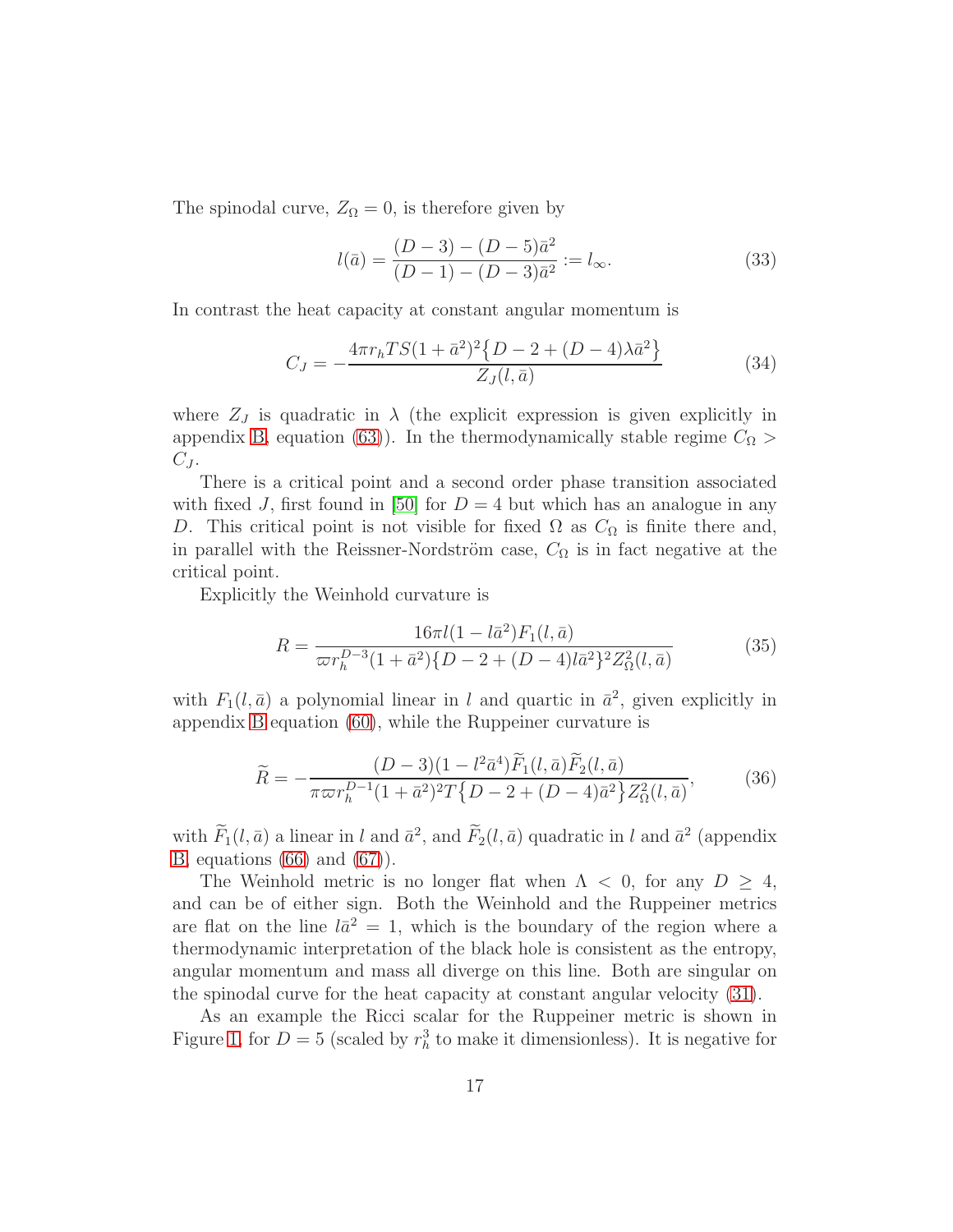

<span id="page-18-0"></span>Figure 1: The Ricci scalar for the Ruppeiner geometry associated with a singly spinning asymptotically AdS Myers-Perry black hole in  $D = 5$  at fixed l, as a function of l and  $\bar{a}$  (multiplied by  $r_h^3$  to render it dimensionless). In the right-hand figure  $\tilde{R}$  is positive in the white regions and negative in the black regions. The regime of local thermodynamically stability (determined by convexity  $M(S, J, P)$  with P fixed) lies below the blue curve, bounded by the hyperbola  $l\bar{a}^2 = 1$  (blue) and the spinodal curve  $Z_{\Omega} = 0$  (red). The vertical dashed line indicates the Hawking-Page phase transition — the black hole is stable against the Hawking-Page phase transition only for  $l > 1$ . The critical point lies in the unstable regime if the angular momentum is not fixed and is indicated by the dot

small l, for any value of the rotation parameter  $\bar{a}$ , but is positive everywhere in the thermodynamically stable regime. The latter observation is also true in  $D = 4$ ,  $|18||19||21|$ .

The singularities in both the Weinhold and the Ruppeiner curvatures are determined by those of  $C_{\Omega}$  and not  $C_{J}$ . In the context of rotating black holes we have  $C_J \mathcal{I}_T = C_\Omega \mathcal{I}_S$ , where  $\mathcal{I}_S$  and  $\mathcal{I}_T$  are the isentropic and isothermal moments of inertia respectively, equations [\(63\)](#page-28-0) and [\(64\)](#page-28-1) in appendix [B.](#page-26-0) The curvatures here are proportional to  $(C_J \mathcal{I}_T)^2 = (C_\Omega \mathcal{I}_S)^2$ : there are sin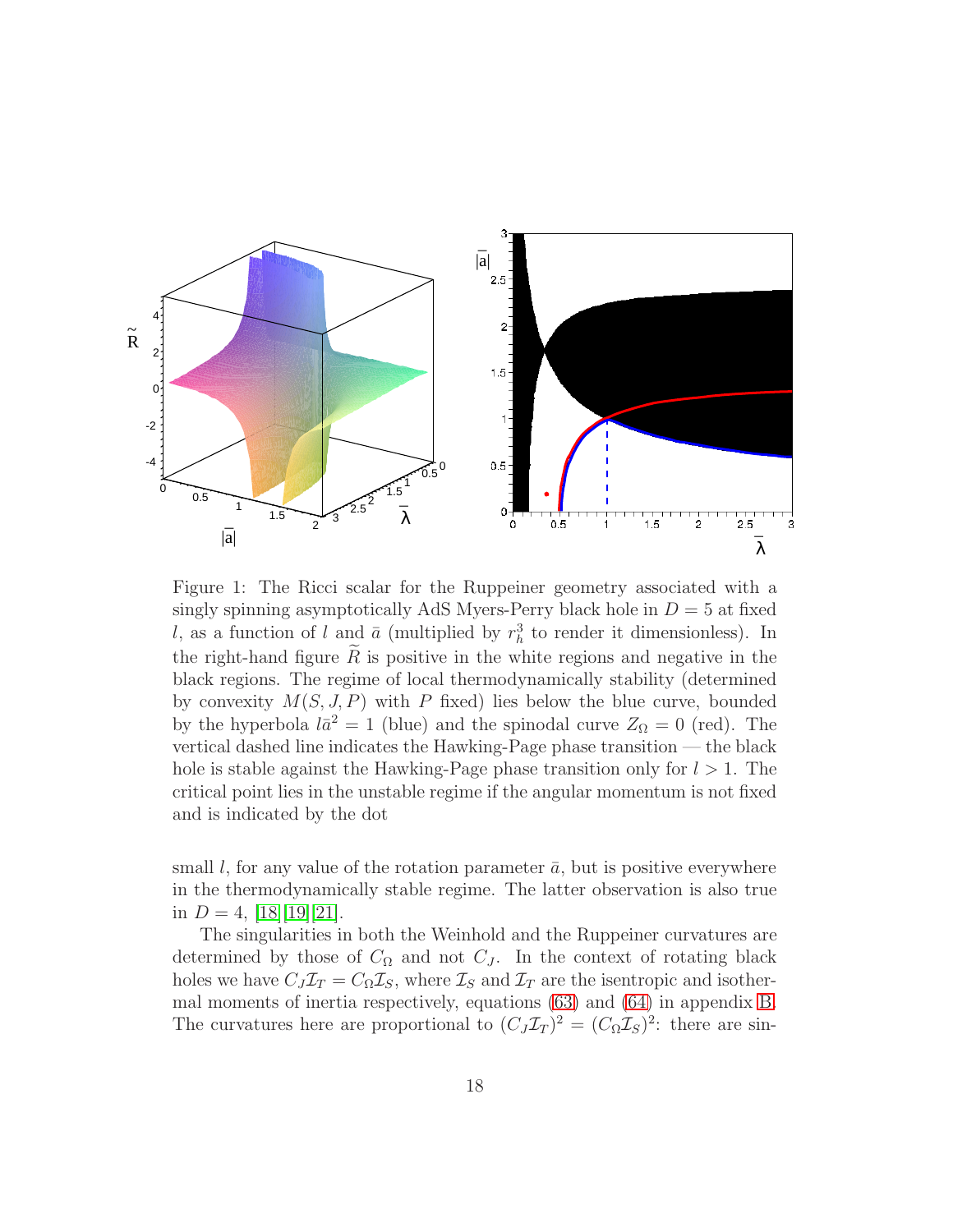gularities in  $C_J$  that are cancelled by corresponding zeros in the isothermal moment of inertia<sup>[7](#page-19-0)</sup>  $\mathcal{I}_T$  and singularities in  $\mathcal{I}_T$  which are the same as those in  $C_{\Omega}$ . Note also that the singularities of

$$
\mathcal{I}_S = \frac{\partial J}{\partial \Omega} \bigg|_S = \frac{r_h S (1 + a^2)^2 \{ D - 2 + (D - 4)\lambda \bar{a}^2 \}}{2\pi (1 - l\bar{a}^2)^2 \{ D - 2 - (D - 4)\bar{a}^2 \}},\tag{37}
$$

in the region with  $l\bar{a}^2 < 1$ , are cancelled by zeros in  $C_{\Omega}$  and the only singularities in the curvatures are those of  $C_{\Omega}$ . For  $D \geq 5$ ,  $C_{\Omega}$  is positive if either  $Z_{\Omega} > 0$  and  $a^2 < \frac{D-2}{D-4}$  $\frac{D-2}{D-4}$  or  $Z_{\Omega}$  < 0 and  $\bar{a}^2 > \frac{D-2}{D-4}$  $\frac{D-2}{D-4}$ , but the latter possibility necessarily implies that  $\mathcal{I}_S < 0$ : for ultra-spinning black holes the moment of inertia is negative.

In summary, when the pressure is held fixed, both the Weinhold and the Ruppeiner scalar curvatures diverge on the spinodal curve for  $C_{\Omega}$ ,  $Z_{\Omega} = 0$ in [\(32\)](#page-16-2), and these are the only singularities. The curvature singularities are determined by those of  $C_{\Omega}$ , not  $C_J$ .

#### 4.2.2 Varying pressure

Allowing for varying  $\Lambda$  there is potentially a 4-dimensional space of thermodynamic states associated with singly spinning charged black holes, parameterised by  $(S, Q, J, V)$ . A completely general analysis would be rather complicated and we restrict ourselves here to studying the 3-dimensional state space of singly spinning electrically neutral black holes. Even then, with a 3-dimensional state space, the full Ricci tensor is necessary for a complete description of the curvature and for simplicity the discussion here is restricted to to the Ricci scalar, for which the properties are not too difficult to extract.

The diagonal components of the Weinhold metric in thermodynamic coordinates  $(S, J, V)$  have direct physical interpretations:

$$
g_{SS} = \frac{\partial T}{\partial S} = \frac{T}{C_{V,J}}
$$
  

$$
g_{JJ} = \frac{\partial \Omega}{\partial J} = \mathcal{I}_{S,V}^{-1},
$$
  

$$
g_{VV} = -\frac{\partial P}{\partial V} = \frac{1}{V_{KS,J}}
$$

<span id="page-19-0"></span><sup>&</sup>lt;sup>7</sup>In this section  $\lambda$  is held fixed, so it is implicit that the moment of inertia here is calculated at fixed pressure  $\mathcal{I}_T = \mathcal{I}_{T,P}$ .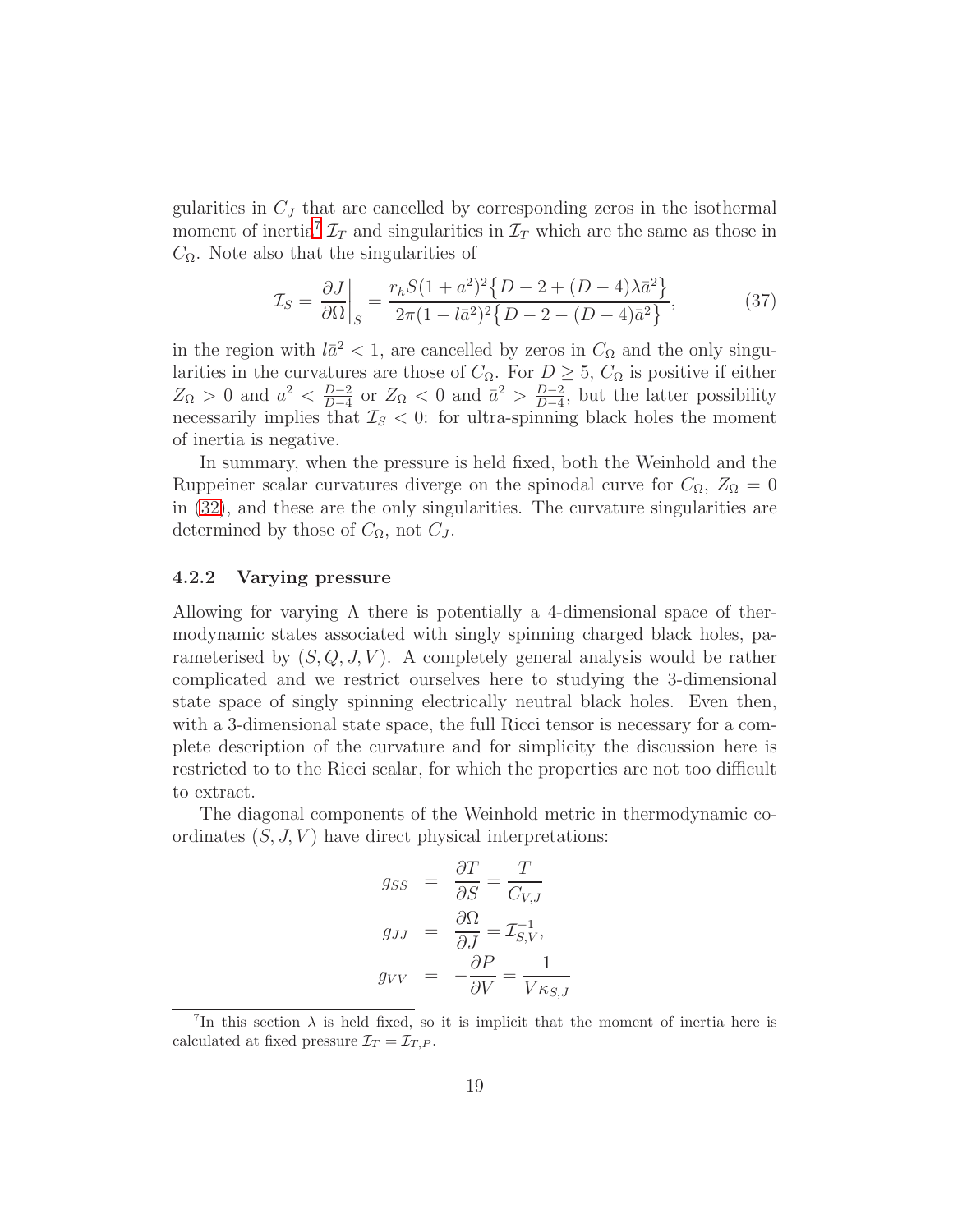where  $\mathcal{I}_{S,V}$  is the isentropic moment of inertia of the black hole, with V fixed.

The Weinhold and Ruppeiner metrics of a singly spinning asymptotically AdS Myers-Perry black hole, with internal energy  $U(S, J, V)$ , can be evaluated in  $(r_h, \bar{a}, l)$  co-ordinates using [\(14\)](#page-9-1). They are found to be

$$
R = \frac{16\pi}{(D-3)\varpi r_h^{D-3}} \frac{(1 - l\bar{a}^2)F_2(l, \bar{a}^2)}{\bar{a}^4(1 + \bar{a}^2)(1 + l)^2 Z_{\Omega}^2(l, \bar{a})},
$$
(38)

where  $F_2$  is quadratic in l and quartic in  $\bar{a}^2$  (more details are given in appendix [B\)](#page-26-0).

$$
\widetilde{R} = \frac{(1 - l\bar{a}^2)\widetilde{F}_3(l, \bar{a})}{4\pi (D - 3)\varpi r_h^{D-1} \bar{a}^4 (1 + \bar{a}^2)^3 (1 + l)^2 T Z_\Omega^2},\tag{39}
$$

where  $F_3(l, a)$  is a quintic polynomial in l and sixth order in  $\bar{a}^2$ .

Both curvatures diverge for  $\bar{a}^2 = 0$  and on the curve  $l_{\infty}$ . The former singularity, at  $\bar{a}^2 = 0$ , is associated with the incompressibility of a nonrotating black hole [\[51\]](#page-34-6) while the latter is again the same locus of points as that on which the heat capacity at constant angular velocity and pressure  $C_{\Omega,P}$  diverges [\[38\]](#page-33-8).

For illustrative purposes we show the Weinhold Ricci scalar,  $R$ , for  $D = 5$ in Figure [2,](#page-21-1) scaled by a factor  $r_h^2$  to make it a dimensionless function of only two variables  $\bar{a}$  and l. For comparison the Ruppeiner Ricci scalar  $R$  is shown in Figure [3,](#page-22-0) scaled by  $r_h^3$ . In both cases the Ricci scalar diverges on the curve  $l_{\infty}$  in equation [\(33\)](#page-17-0), where the denominator has a double zero associated with a singularity in the heat capacity. The Ricci scalar also diverges for  $\bar{a} = 0$ , where the black hole is incompressible. A correlation between singularities in response functions and singularities in the Ricci scalar for thermodynamic state space is a generic feature of the geometry of black hole thermodynamic state space, [\[6\]](#page-31-5), and for black holes in particular, [\[26\]](#page-33-0). Both Ricci scalars vanish on the hyperbola  $l\bar{a}^2 = 1$ , except at the point  $l = \bar{a}^2 = 1$ , since the denominators of both R and  $\widetilde{R}$  have double zeros there (equations [\(72\)](#page-30-0) and [\(74\)](#page-31-9) in appendix [B\)](#page-26-0).

The region of thermodynamic stability lies below the solid blue curve in the right-hand plots in figures [2](#page-21-1) and [3](#page-22-0) (the black hole is also unstable against the Hawking-Page phase transition for  $l < 1$ , the thermodynamically stable regime is isolated from the divergences in the heat capacity, except at the single point  $\bar{a}^2 = l = 1$ . The Ruppeiner scalar is positive close to the line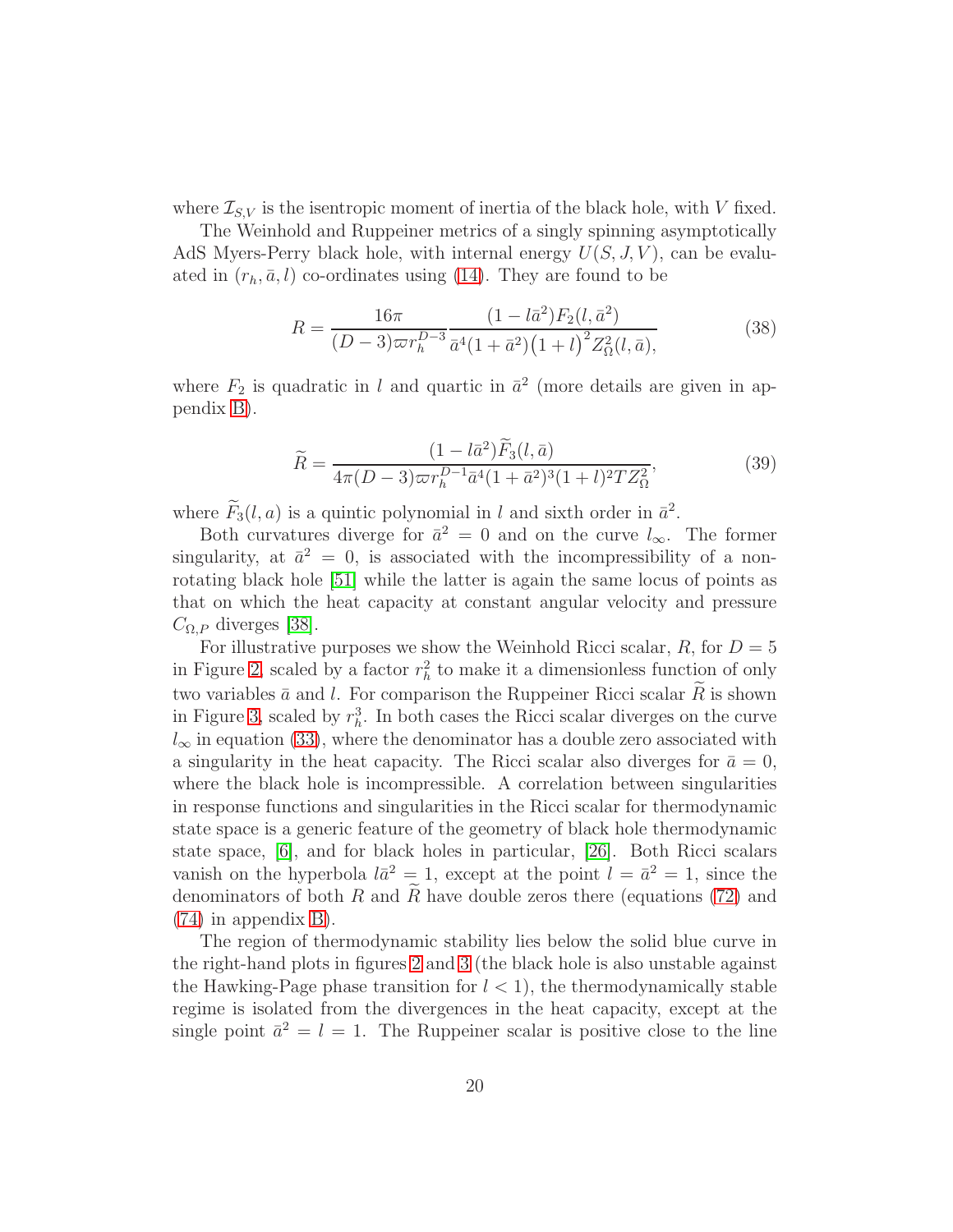

<span id="page-21-1"></span>Figure 2: The Ricci scalar for the Weinhold geometry associated with a singly spinning asymptotically AdS Myers-Perry black hole in  $D = 5$ , as a function of l and  $\bar{a}$  (multiplied by  $r_h^2$  to render it dimensionless). The colour coding is the same as in [1.](#page-18-0)

of the Hawking-Page phase transition, but can become negative for large pressure and entropy.

## <span id="page-21-0"></span>5 Conclusions

The thermodynamic geometry of asymptotically anti-de Sitter black holes in D space-time dimensions has been examined in three special cases: electrically charged static black holes with fixed cosmological constant; electrically neutral singly spinning asymptotically AdS Myers-Perry black holes with fixed cosmological constant and electrically neutral singly spinning asymptotically AdS Myers-Perry black holes in an extended state space in which the cosmological constant is included among the thermodynamic variables. The first two cases generalise previous studies in  $D = 4$  case to arbitrary dimension, while the last is a new direction in the geometry of black hole thermodynamics in which the black hole volume is interpreted as the ther-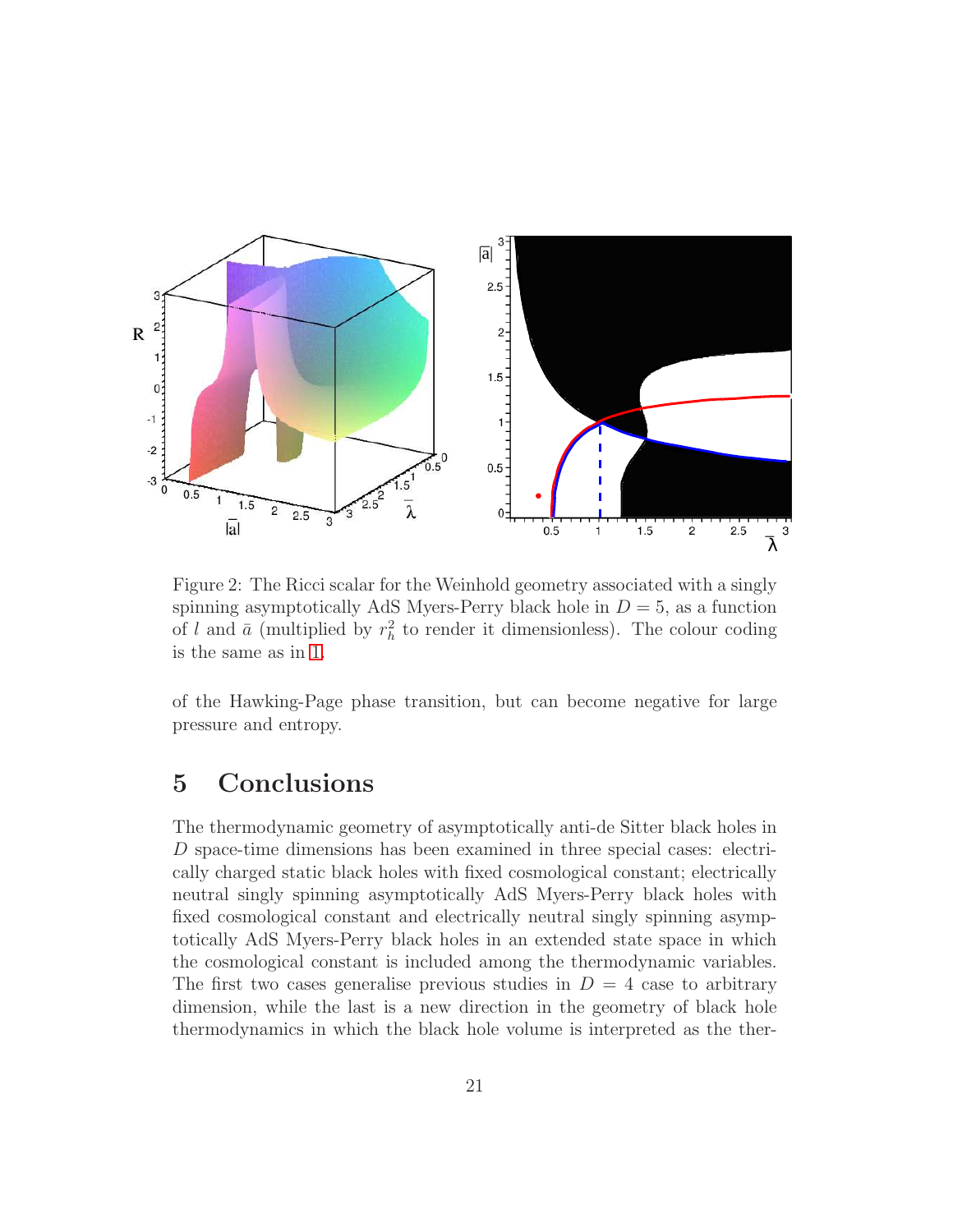

<span id="page-22-0"></span>Figure 3: The Ricci scalar for the Ruppeiner geometry associated with a singly spinning asymptotically AdS Myers-Perry black hole in  $D = 5$ , as a function of l and  $\bar{a}$  (multiplied by  $r_h^3$  to render it dimensionless). The colour coding is the same as in Figure [1.](#page-18-0)

modynamic variable conjugate to the positive pressure supplied by a negative cosmological constant. The analysis is based on equation [\(14\)](#page-9-1) which expresses the thermodynamic metric in a manifestly general co-ordinate covariant way, allowing any convenient co-ordinate system to be used for the calculations.

Our first observation extends the analysis of [\[9\]](#page-31-8) for 4-dimensional spherical black holes to D space-time dimensions and also to event horizons with positive  $(k = +1)$ , negative  $(k = -1)$  and vanishing  $(k = 0)$  curvature. At fixed  $\Lambda \leq 0$  the sign of the Weinhold curvature, derived from  $M(S, Q, P)$ for a charged, non-rotating black hole in  $D$  space-time dimensions, is determined by the topology of the event horizon: the Weinhold curvature is positive for spherical event horizons and negative for hyperbolic horizons, while flat event horizons give a flat Weinhold metric. This behaviour shows a correlation with thermodynamic stability, as only  $k = 1$  black holes can support a Hawking-Page phase transition. In contrast the Ruppeiner metric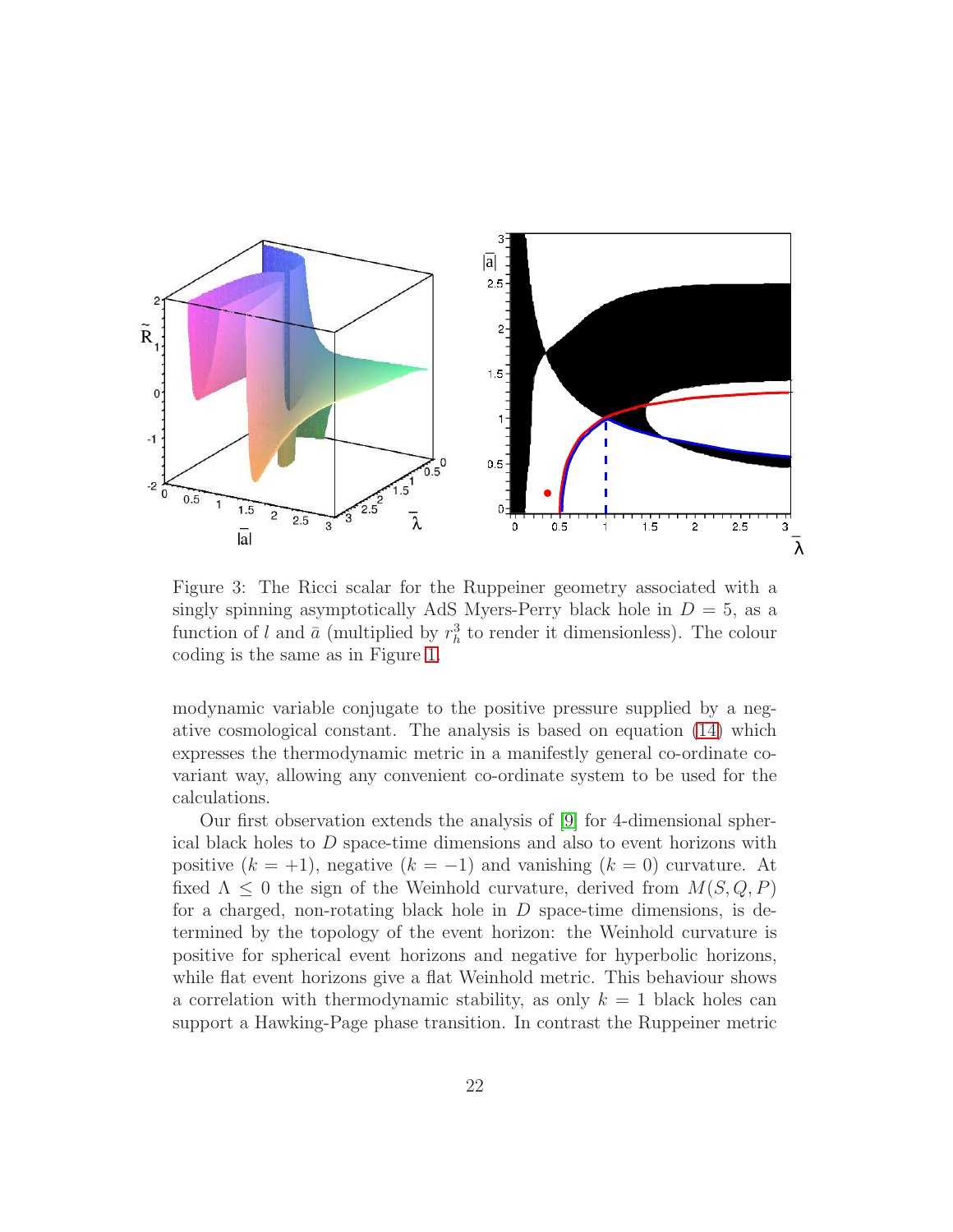is flat for  $\Lambda = 0$  but can be of either sign for  $\Lambda < 0$ .

For spherical event horizons the black hole can rotate and the Weinhold metric on the 2-dimensional state space of a singly spinning electrically neutral black holes, derived from  $M(S, J, P)$  with P fixed, is flat when  $\Lambda = 0$ .

For asymptotically AdS black holes which are both charged and spinning there is a critical point for fixed Q and J [\[50\]](#page-34-5), but not for fixed  $\Phi$  or fixed  $\Omega$ . General considerations suggest that the thermodynamic curvatures should diverge on spinodal curves, but the analysis in §[3](#page-10-0) and §[4](#page-15-0) shows that the thermodynamic curvatures do not diverge on the singularities of  $C_Q$  or  $C_J$ . Rather, due to cancellations in  $C_Q C_T = C_{\Phi} C_S$  and  $C_J \mathcal{I}_T = C_{\Omega} \mathcal{I}_S$ , they diverge on the singularities of  $C_{\Phi}$  and  $C_{\Omega}$ . Contrary to expectations the thermodynamic curvatures do not diverge at the critical points. This unusual feature of the geometry of the thermodynamic state space for black holes may be due to the inhomogeneous scaling of the thermodynamic variables that makes the Smarr different from the integrated form of the Gibbs-Duhem relation.

For singly spinning electrically neutral black holes the thermodynamic state space can be enhanced to include the volume as a thermodynamic variable. The internal energy is a function of volume rather than pressure,  $U(S, J, V)$  where a negative cosmological constant provides a positive pressure and  $V = \frac{\partial M}{\partial P}$  $\frac{\partial M}{\partial P}\big|_{S,J}$ , with M the black hole mass, is the thermodynamic volume. Unlike the mass  $M(S, J, P)$ , which is the enthalpy in thermodynamics, the internal energy  $U(S, J, V)$  is a concave function of all its arguments for thermodynamically stable systems and gives rise to a positive definite Weinhold and Ruppeiner metrics in the region of parameter space where the black hole is thermodynamically stable. The resulting Ricci scalars have been calculated and shown to diverge for  $J = 0$ , when the black hole is incompressible, and when the heat capacity at constant angular velocity and pressure,  $C_{\Omega,P}$ , diverges. Again the critical point is not visible in either the Weinhold or the Ruppeiner curvature scalars.

Symbolic manipulations performed in this analysis were carried out using Maple<sup>©</sup>.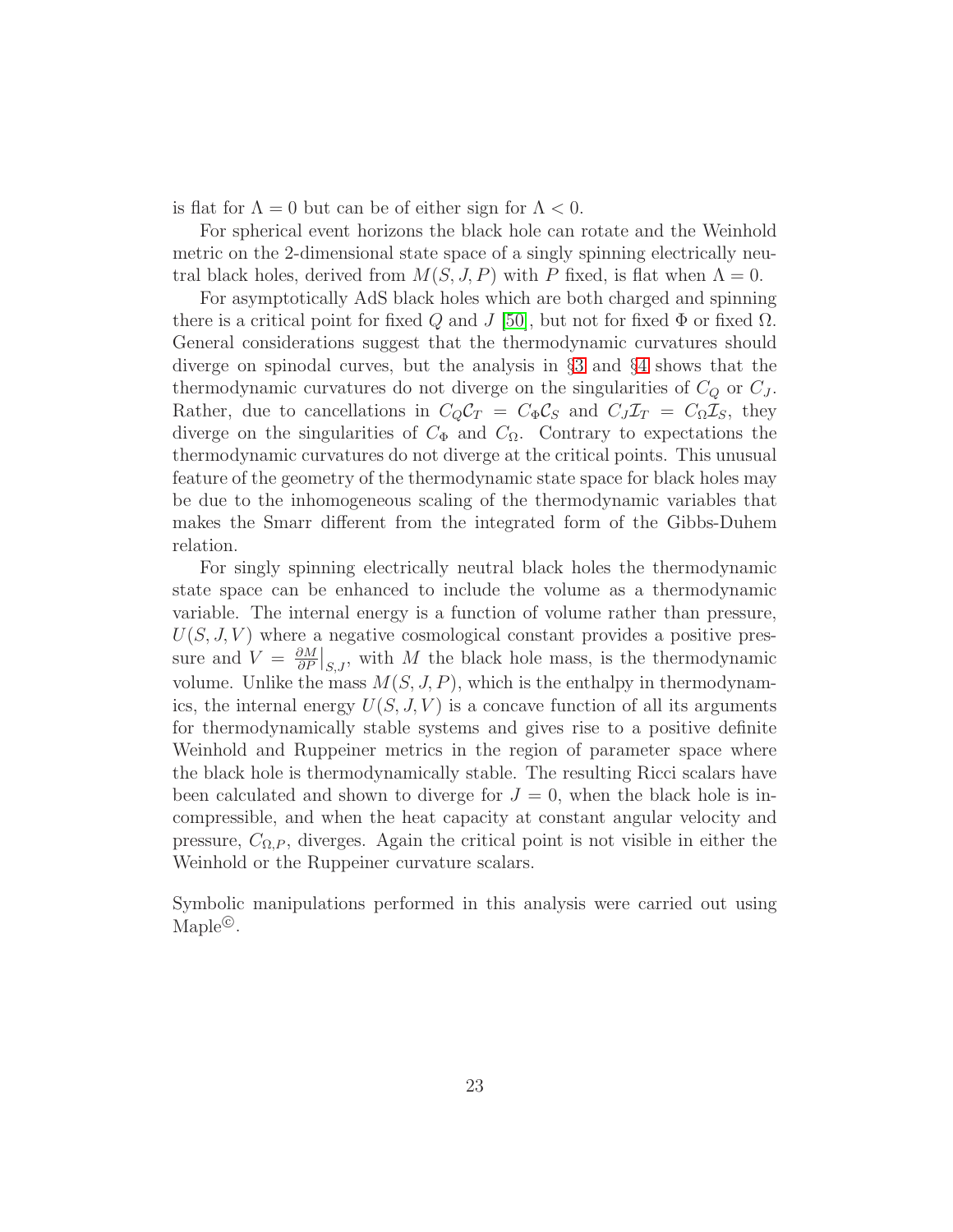## <span id="page-24-0"></span>A Thermodynamic curvature of charge black holes

For non-rotating, asymptotically AdS black holes, the space-time metric is

$$
ds^{2} = -f(r)dt^{2} + \frac{1}{f(r)}dr^{2} + r^{2}d^{2}\Omega_{(D-2)},
$$
\t(40)

where  $d^2\Omega_{(D-2)}$  is the line-element on a unit  $(D-2)$ -dimensional sphere, torus or hyperbolic space for  $k = 1, 0$  or  $-1$  respectively, and

$$
f(r) = k - \frac{2\mu}{r^{D-3}} + \frac{Q^2}{r^{2D-6}} + \lambda r^2.
$$
 (41)

The mass and the entropy are

$$
M = \frac{(D-2)\varpi\mu}{8\pi} = \frac{(D-2)\varpi r_h^{D-3} \left(k + \frac{Q^2}{r_h^{2D-6}} + r_h^2 \lambda\right)}{16\pi} \tag{42}
$$

and

$$
S = \frac{\varpi r_h^{D-2}}{4}.\tag{43}
$$

Q is the electric charge and  $\lambda = -\frac{2\Lambda}{(D-1)(D-2)}$ . The entropy and the Hawking temperature are

<span id="page-24-2"></span>
$$
S = \frac{\varpi}{4} r_h^{D-2} \tag{44}
$$

and

$$
T = \frac{f'(r_h)}{4\pi} = \frac{(D-1)\lambda r_h^2 + (D-3)\left(k - \frac{Q^2}{r_h^{2D-6}}\right)}{4\pi r_h},\tag{45}
$$

where  $\varpi$  is the volume of a unit  $(D-2)$  sphere, torus or hyperbolic space for  $k = 1, 0$  or  $-1$ <sup>[8](#page-24-1)</sup>. For fixed  $\Lambda < 0$ , the Weinhold metric is the  $2 \times 2$ Hessian matrix obtained by differentiating  $M(S, Q, P)$  with respect to S and  $Q$ , keeping  $P$  fixed,

$$
g = \frac{\varpi (D-2)}{8\pi} \begin{pmatrix} r_h^{D-5} Z_Q(r_h, \lambda, Q) & -\frac{(D-3)Q}{r_h^{D-2}}\\ -\frac{(D-3)Q}{r_h^{D-2}} & \frac{1}{r_h^{D-3}} \end{pmatrix},
$$
(46)

<span id="page-24-1"></span><sup>8</sup>For  $k = 0$  and  $-1$  the event horizon volume can be made finite by identifying points.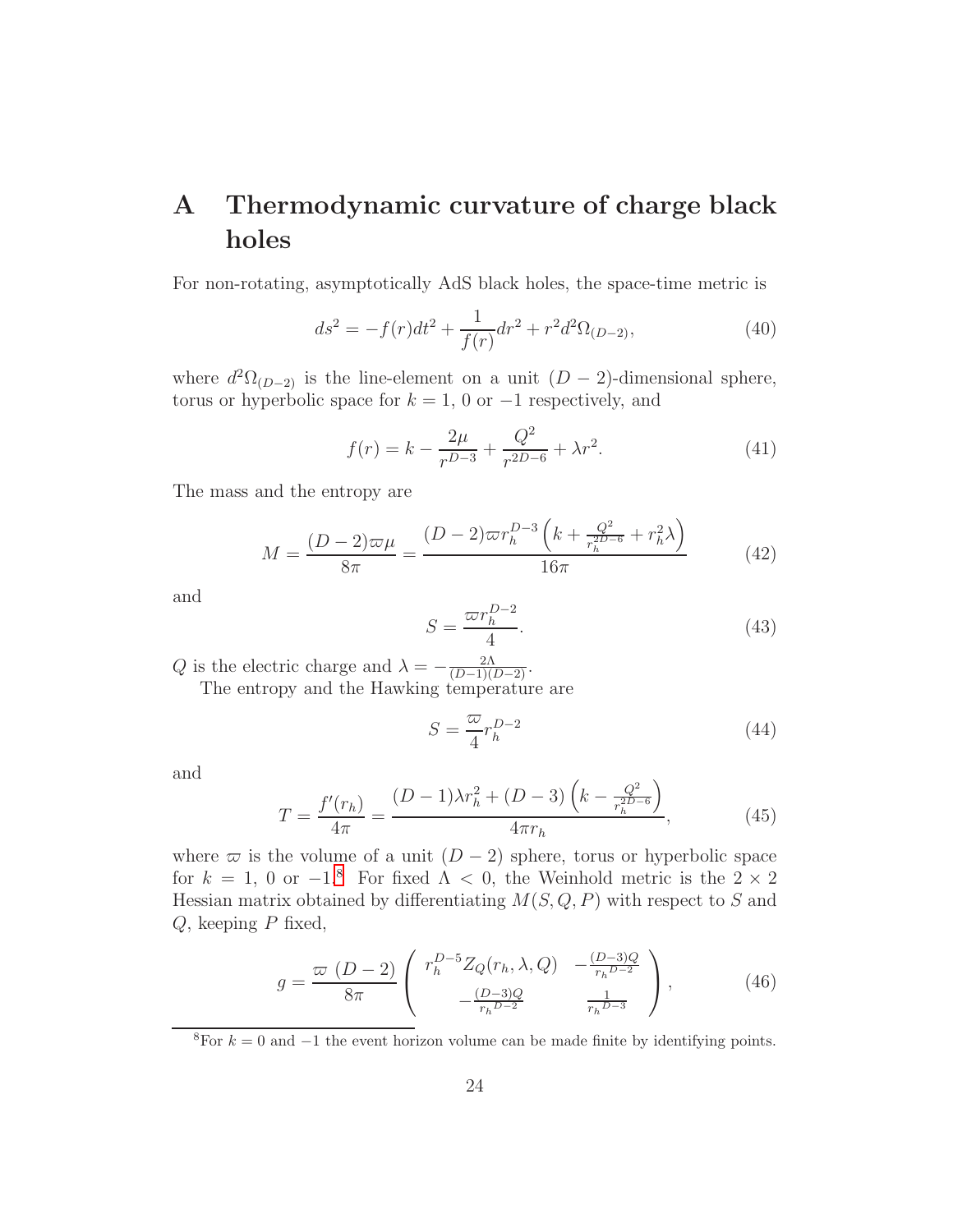where

$$
Z_Q(r_h, \lambda, Q) = \frac{1}{2} \left\{ (D - 1) r_h^2 \lambda - (D - 3)k + (D - 3)(2D - 5) \frac{Q^2}{r_h^{2D - 6}} \right\}.
$$
\n(47)

 $Z_Q(r_h, \lambda, Q)$  is of course related to the heat capacity at constant charge and pressure,

$$
C_{Q,P} = \frac{(D-2)\pi\varpi r_h^{D-1}T}{2Z_Q(r_h, Q, \lambda)}.
$$
\n(48)

The zero locus of  $Z_Q(r_h, \lambda, Q)$  is the spinodal curve of  $C_{Q,P}$ . This is however not visible in the determinant,

$$
\det g = \frac{\varpi^2 (D - 2)^2 Z_{\Phi}(r_h, Q, \lambda)}{64 \pi^2 r_h^2},
$$
\n(49)

where

$$
Z_{\Phi}(r_h, Q, \lambda) = \frac{1}{2} \left\{ (D - 1)r_h^2 \lambda - (D - 3) \left( k - \frac{Q^2}{r_h^{2D - 6}} \right) \right\}.
$$
 (50)

The determinant reflects the singularity structure of the heat capacity at constant electric potential,  $\Phi = \frac{\partial M}{\partial Q}$  $\Big|_{S,P} = \frac{(D-2)\varpi Q}{8\pi r_h^{D-3}}$  $\frac{D-2i\varpi Q}{8\pi r_h^{D-3}}$ , which is

$$
C_{\Phi,P} = \frac{(D-2)\pi\varpi r_h^{D-1}T}{2Z_{\Phi}(r_h, Q, \lambda)}.
$$
\n(51)

The Weinhold scalar curvature is

$$
R = \frac{4\pi k(D-3)^2}{(D-2)\varpi r_h^{D-3} Z_{\Phi}(r_h, Q, \lambda)^2}.
$$
\n(52)

For  $k = 1$  the singularities in the curvature match those of the heat capacity of the black hole at constant pressure,  $C_{\Phi,P}$ . For  $k < 0$ ,  $C_{\Phi,P}$  and R are finite and  $R$  is negative.

The Weinhold curvature scalar can be succinctly written in terms of the electrical capacitance,

$$
\mathcal{C}_{S,P} = \left. \frac{\partial Q}{\partial \Phi} \right|_{S,P} = \frac{8\pi r_h^{D-3}}{(D-2)\varpi},\tag{53}
$$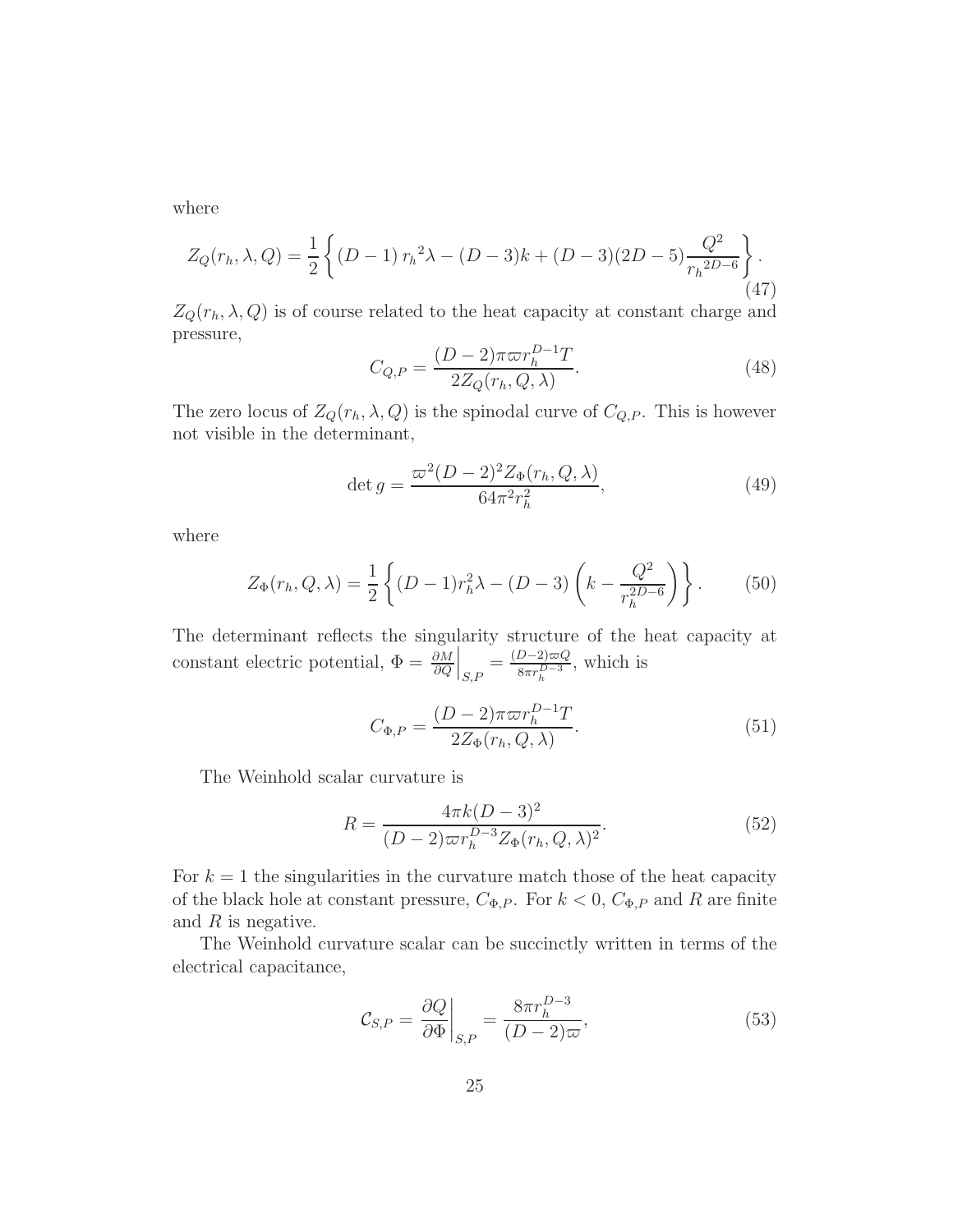and the entropy [\(44\)](#page-24-2) as

$$
R = \frac{(D-3)^2 \pi r_h k}{(D-2) \overline{SZ^2_{\Phi}}}.
$$
\n(54)

The Ruppeiner metric on the other hand, based on the Hessian matrix of  $S(M, Q, P)$  with a 2-dimensional state space consisting of  $(M, Q)$  and P fixed, has scalar curvature

$$
\widetilde{R} = \frac{4(D-1)\lambda \left(3\pi T - (D-1)r_h\lambda\right) \widetilde{F}(\lambda, r_h, Q) C_{\Phi, P}^2}{\left\{(D-2)\varpi r_h^{D-2}\pi T\right\}^3}
$$
(55)

where  $\widetilde{F}(\lambda, r_h, Q)$  is a linear function of  $\lambda$ ,

$$
\widetilde{F}(\lambda, r_h, Q) = (D - 1)(D - 2)r_h^2 \lambda + (D - 3) \left\{ (D - 4)k + (D - 2) \frac{Q^2}{r_h^{2D - 6}} \right\},\tag{56}
$$

<span id="page-26-0"></span>which is positive for  $k = 1$ .

## B Metric and Ricci scalar for rotating black holes

A singly spinning asymptotically AdS Myers-Perry black hole, in  $D\,>\,3$ dimensions, has the line element [\[47\]](#page-34-4)

$$
ds^{2} = -\frac{\Delta}{\rho^{2}} \left( dt - \frac{a}{\Xi} \sin^{2} \theta d\phi \right)^{2} + \frac{\rho^{2}}{\Delta} dr^{2} + \frac{\rho^{2}}{\Delta_{\theta}} d\theta^{2} + \frac{\Delta_{\theta} \sin^{2} \theta}{\rho^{2}} \left( a dt - \frac{r^{2} + a^{2}}{\Xi} d\phi \right)^{2} + r^{2} \cos^{2} \theta d\Omega_{(D-2)},
$$

where

$$
\Delta = (r^2 + a^2) (1 + \lambda r^2) - \frac{2\mu}{r^{D-5}},
$$
  
\n
$$
\Delta_{\theta} = 1 - \lambda a^2 \cos^2{\theta},
$$
  
\n
$$
\rho^2 = r^2 + a^2 \cos^2{\theta},
$$
  
\n
$$
\Xi = 1 - \lambda a^2.
$$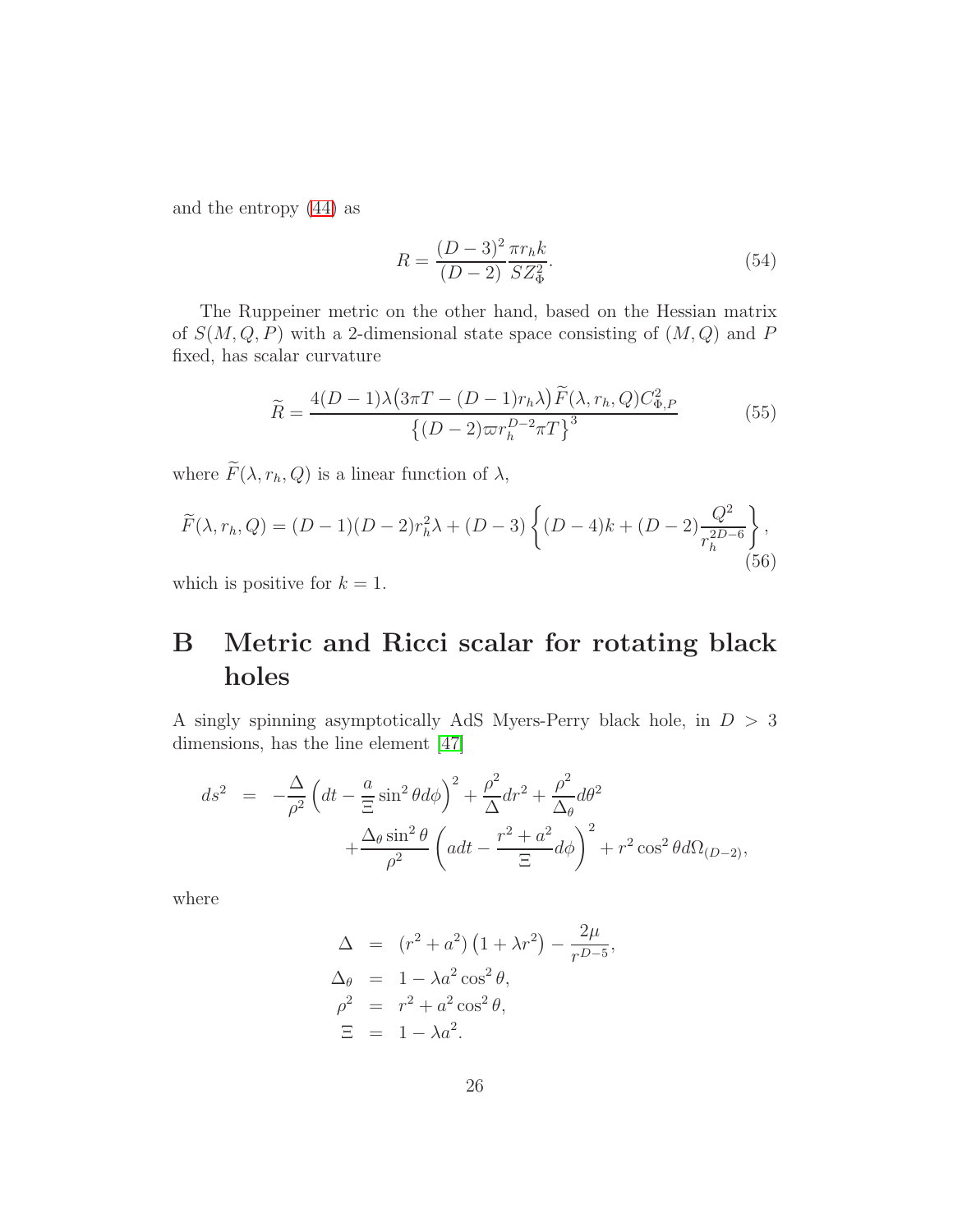$\mu$ , a and  $\lambda$  are geometric parameters related to mass, rotation and cosmological constant respectively (as before,  $\lambda = -\frac{2\Lambda}{(D-1)(D-2)}$ ). There is an event horizon at the largest root,  $r_h$ , of

$$
\Delta(r_h) = 0 \qquad \Rightarrow \qquad \mu = \frac{1}{2} r_h^{D-5} (r_h^2 + a^2) \left( 1 + \lambda r_h^2 \right).
$$

The Hawking temperature is

$$
T = \frac{(D-3)(1+\lambda a^2)r_h^2 + (D-1)\lambda r_h^4 + (D-5)a^2}{4\pi r_h(r_h^2 + a^2)},
$$
(57)

for  $D > 4$  this is a positive function for any a. The condition that  $a^2 \ge 0$ forces  $T$  to lie in the range

$$
(D-3)\lambda r_h^2 + (D-5) \le 4\pi r_h T \le (D-1)\lambda r_h^2 + (D-3).
$$

When  $\Lambda$  is fixed the Weinhold metric derived from  $M(S, J, P)$  with fixed P is, in  $(r_h, a)$  co-ordinates,

$$
g = \frac{\pi r_h^{D-5}}{16\pi (r_h^2 + a^2)} \left( \frac{\frac{p_1(r_h, \lambda, a)}{(1-\lambda a^2)}}{2a(1-\lambda^2 r_h^4)((D-1)r_h^2 + (D-5)a^2)} - \frac{2a(1-\lambda^2 r_h^4)((D-1)r_h^2 + (D-5)a^2)}{r_h(1-\lambda a^2)^2} \right),
$$

where  $p_1(r_h, \lambda, a)$  in the top-left entry is

$$
p_1(r_h\lambda, a) = \lambda \left[ (D-3)(D-4)a^4 + 2(D^2 - 5D + 3)a^2 r_h^2 + (D-1)(D-2)r_h^4 \right] - (D-4)(D-5)a^4 - 2(D^2 - 7D + 9)a^2 r_h^2 - (D-2)(D-3)r_h^4.
$$

The Ricci scalar arising from this Weinhold metric is, in terms of dimensionless variables  $l = \lambda r_h^2$  and  $\bar{a} = \frac{a}{r_h}$  $\frac{a}{r_h}$ ,

$$
R = \frac{16\pi l(1 - l\bar{a}^2)F_1(l, \bar{a})}{\varpi r_h^{D-3}(1 + \bar{a}^2)\{D - 2 + (D - 4)l\bar{a}^2\}^2 Z_{\Omega}^2(l, \bar{a})},\tag{58}
$$

where

$$
Z_{\Omega}(l,\bar{a}) = (D-3)(1+l\bar{a}^2) - (D-1)l - (D-5)\bar{a}^2,
$$
 (59)

and  $F_1(l, \bar{a})$  is linear in l,

<span id="page-27-0"></span>
$$
F_1(l, \bar{a}) = A_1(\bar{a})\bar{a}^2 l + B_1(\bar{a}), \tag{60}
$$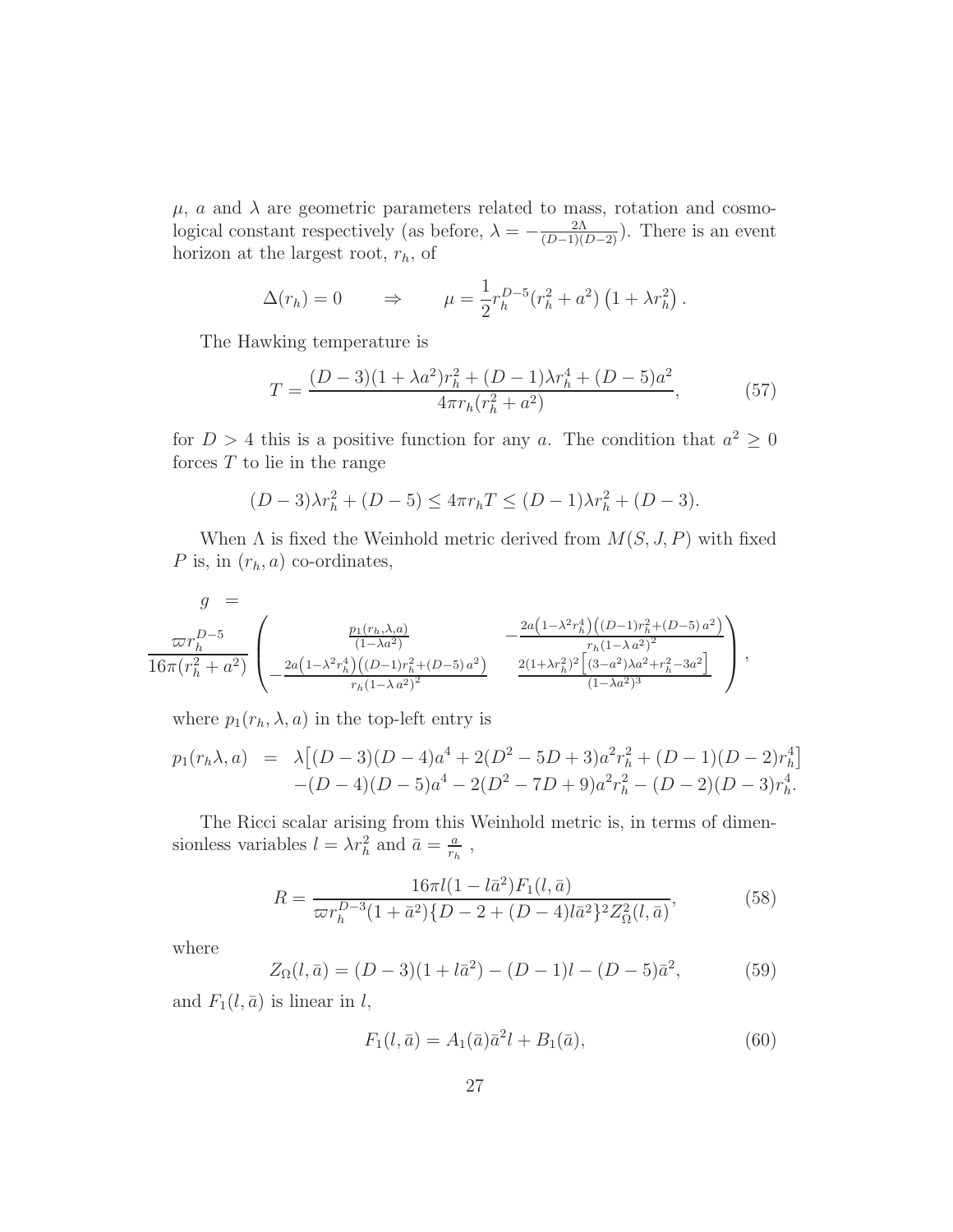with

$$
A_1(\bar{a}) = (D-5)^2 \bar{a}^4 \{ (D-4)\bar{a}^2 + (D-6) \} - (D-1)(D^2 - 17D + 48)\bar{a}^2 - (D-1)^2(D-2),
$$
  
\n
$$
B_1(\bar{a}) = -(D-5)\bar{a}^4 \{ (D-4)(D-5)\bar{a}^2 + (D^2 + 5D - 18) \} + (D-1)^2 \{ D\bar{a}^2 + (D-2) \}.
$$

The zeros of  $Z_{\Omega}$  reflect singularities in the heat capacity, in this instance the heat capacity at constant angular velocity and pressure,

$$
C_{\Omega,P} = -\frac{4\pi r_h TS\{D - 2 - (D - 4)\bar{a}^2\}}{Z_{\Omega}(l,\bar{a})}.
$$
\n(61)

The heat capacity at constant angular momentum and pressure has a rather different structure,

$$
C_{J,P} = -\frac{4\pi r_h TS(1+\bar{a}^2)^2 \{D-2+(D-4)\lambda \bar{a}^2\}}{Z_J(l,\bar{a})}
$$
(62)

with

$$
Z_J(l, \bar{a}) = -l^2 \bar{a}^2 \{ (D-3)\bar{a}^4 + 6\bar{a}^2 + 3(D-1) \} + l \{ (D-5)\bar{a}^6 + (5D-33)\bar{a}^4 - (5D+3)\bar{a}^2 - (D-1) \} + 3(D-5)\bar{a}^4 - 6\bar{a}^2 + D - 3.
$$

The isentropic moment of inertia at constant pressure (analogous to  $\kappa_S$ ) for a gas and evaluated in [\[38\]](#page-33-8)) is

<span id="page-28-0"></span>
$$
\mathcal{I}_{S,P} = \frac{\partial J}{\partial \Omega} \bigg|_{S,P} = \frac{r_h S (1 + a^2)^2 \{ D - 2 + (D - 4)\lambda \bar{a}^2 \}}{2\pi (1 - l\bar{a}^2)^2 \{ D - 2 - (D - 4)\bar{a}^2 \}}.
$$
(63)

The isothermal moment of inertial tensor  $\mathcal{I}_{T,P}$  can be obtained from the identity  $C_{\Omega,P}\mathcal{I}_{S,P} = C_{J,P}\mathcal{I}_{T,P},$ 

<span id="page-28-1"></span>
$$
\mathcal{I}_{T,P} = \frac{r_h S Z_J(l, \bar{a})}{2\pi (1 - l\bar{a}^2)^2 Z_\Omega(l, \bar{a})}.
$$
\n(64)

The Ruppeiner metric has Ricci scalar

<span id="page-28-2"></span>
$$
\widetilde{R} = -\frac{(D-3)(1 - l^2 \bar{a}^4) \widetilde{F}_1(l, \bar{a}) \widetilde{F}_2(l, \bar{a})}{\pi \varpi r_h^{D-1} T (1 + \bar{a}^2)^2 \{D - 2 + (D - 4)l \bar{a}^2\} Z_{\Omega}^2(l, \bar{a})}
$$
(65)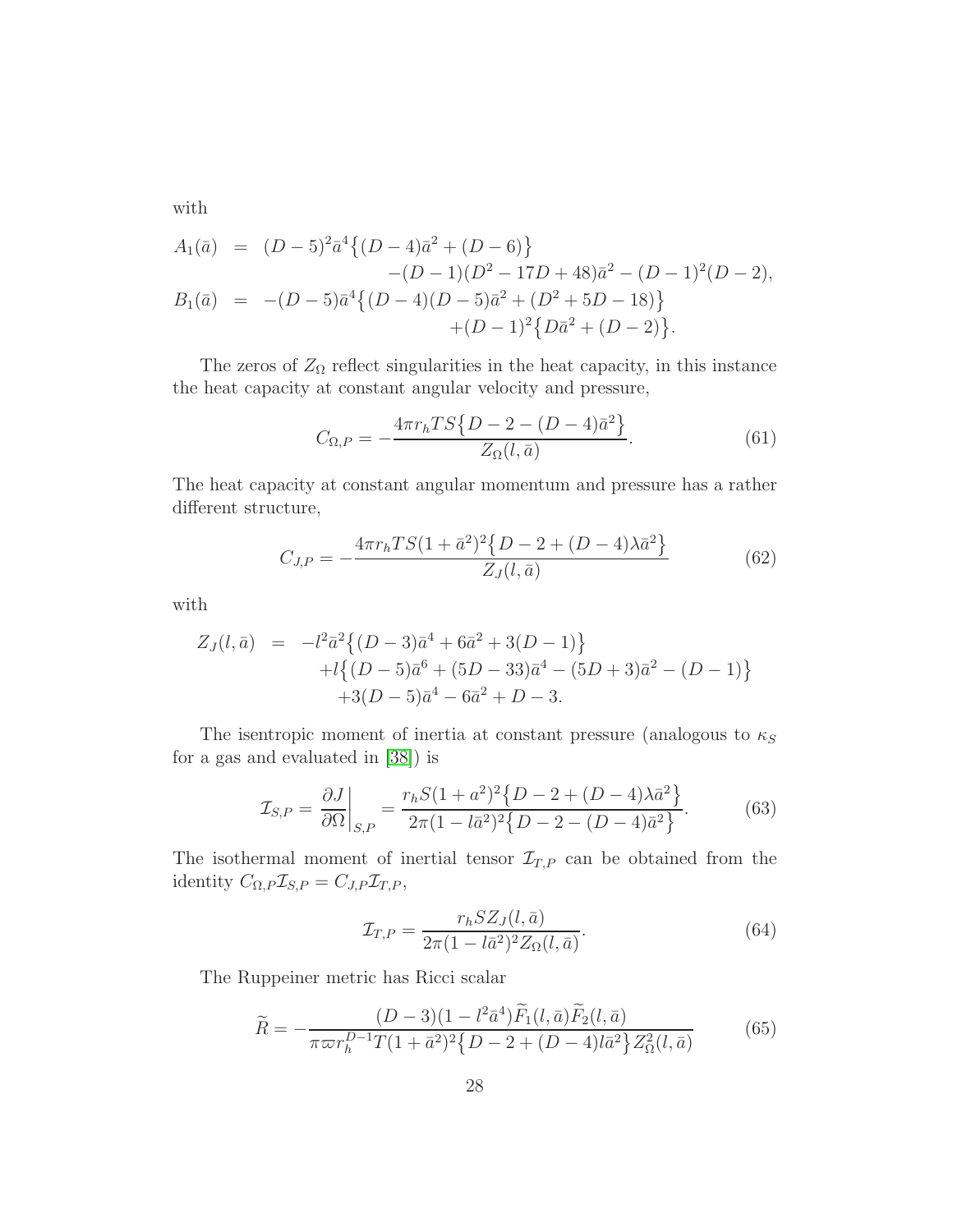where  $F_1(l, \bar{a})$  is linear in  $\lambda$  and  $\bar{a}^2$  while  $F_2(l, \bar{a})$  is quadratic. Explicitly

<span id="page-29-0"></span>
$$
\widetilde{F}_1(l,\bar{a}) = (D-3)(1+l\bar{a}^2) - 3\{(D-1)l + (D-5)\bar{a}^2\} \tag{66}
$$

$$
\tilde{F}_2(l, \bar{a}) = \tilde{A}_2(\bar{a})l^2 + \tilde{B}_2(\bar{a})l + \tilde{C}_2(\bar{a}), \qquad (67)
$$

with

$$
\widetilde{A}_2(\bar{a}) = (D-4)\{(D-3)\bar{a}^2 - (D-1)\}\bar{a}^2,
$$
  
\n
$$
\widetilde{B}_2(\bar{a}) = (D-5)(D-6)\bar{a}^4 - 2(D^2 - 6D + 1)\bar{a}^2 + D(D-1),
$$
  
\n
$$
\widetilde{C}_2(\bar{a}) = (D-2)\{(D-3) - (D-5)\bar{a}^2\}.
$$

Note that the only singularities in R or  $\widetilde{R}$  are those associated with the spinodal curve of  $C_{\Omega,P}$ ,  $Z_{\Omega} = 0$ .

When  $l = 0$  [\(65\)](#page-28-2) reduces to

$$
\widetilde{R} = -\frac{4(D-3)\{D-3-3(D-5)\bar{a}^2\}}{\varpi r_h^{D-2}(1+\bar{a}^2)\{(D-3)^2 - (D-5)^2\bar{a}^4\}},\tag{68}
$$

which is the result quoted in [\[15\]](#page-32-2).

There is a critical point on the spinodal curve for  $C_{J,P}$ . This was first found for  $D = 4$  in [\[50\]](#page-34-5), where the critical values are  $l_{crit} = 0.2105$  and  $\bar{a}_{crit} = 0.1795$ , and is present in any space-dimension greater than three. In 5-D for example  $l_{crit} = 0.3569$  and  $\bar{a}_{crit} = 0.1802$ . There is no critical point visible in  $C_{\Omega,P}$ , in fact  $Z_{\Omega} > 0$  and  $C_{\Omega} < 0$  at the critical point and the critical point is actually unstable if J is not fixed. The curvature scalars diverge on the spinodal curve for  $C_{\Omega,P}$ , not that of  $C_{J,P}$ , and the critical point is not visible in the thermodynamic curvature.

Allowing  $P$  to vary requires using  $V$  as a thermodynamic variable in order to ensure a positive definite Weinhold metric, associated with  $U(S, J, V)$ , in regions of the state space where the black hole is thermodynamically stable. The Weinhold metric following from [\(14\)](#page-9-1), [\(28\)](#page-15-1), [\(29\)](#page-15-2) and [\(30\)](#page-16-0) is

<span id="page-29-1"></span>
$$
g = \frac{\varpi r_h^{D-5}}{16\pi} \times (69)
$$
\n
$$
\left[\begin{array}{ccc} \frac{(1+\bar{a}^2)p_2(l,\bar{a})}{(1-l\bar{a}^2)^2} & \frac{2(D-2)r_h(1-l^2)\bar{a}}{(1-l\bar{a}^2)^2} & -\frac{2(D-2)r_h(1-l^2)\bar{a}}{(1-l\bar{a}^2)^2} \\ -\frac{2(D-2)r_h(1-l^2)\bar{a}}{(1-l\bar{a}^2)^2} & \frac{2r_h^2(1+l)^2(\bar{a}^2(3-\bar{a}^2)l+1-3\bar{a}^2)}{(1+\bar{a}^2)(1-l\bar{a}^2)^3} & \frac{r_h^2(1+l)(l\bar{a}^2+1-2\bar{a}^2)\bar{a}}{(1-l\bar{a}^2)^3} \\ -\frac{2r_h[(D-1)-(D-3)l](1+\bar{a}^2)\bar{a}^2}{(1-l\bar{a}^2)^2} & \frac{r_h^2(1+l)(l\bar{a}^2+1-2\bar{a}^2)\bar{a}}{(1-l\bar{a}^2)^3} & \frac{2r_h^2(1-\bar{a}^2)\bar{a}^2}{(1-l\bar{a}^2)^3} \end{array}\right]
$$
\n(69)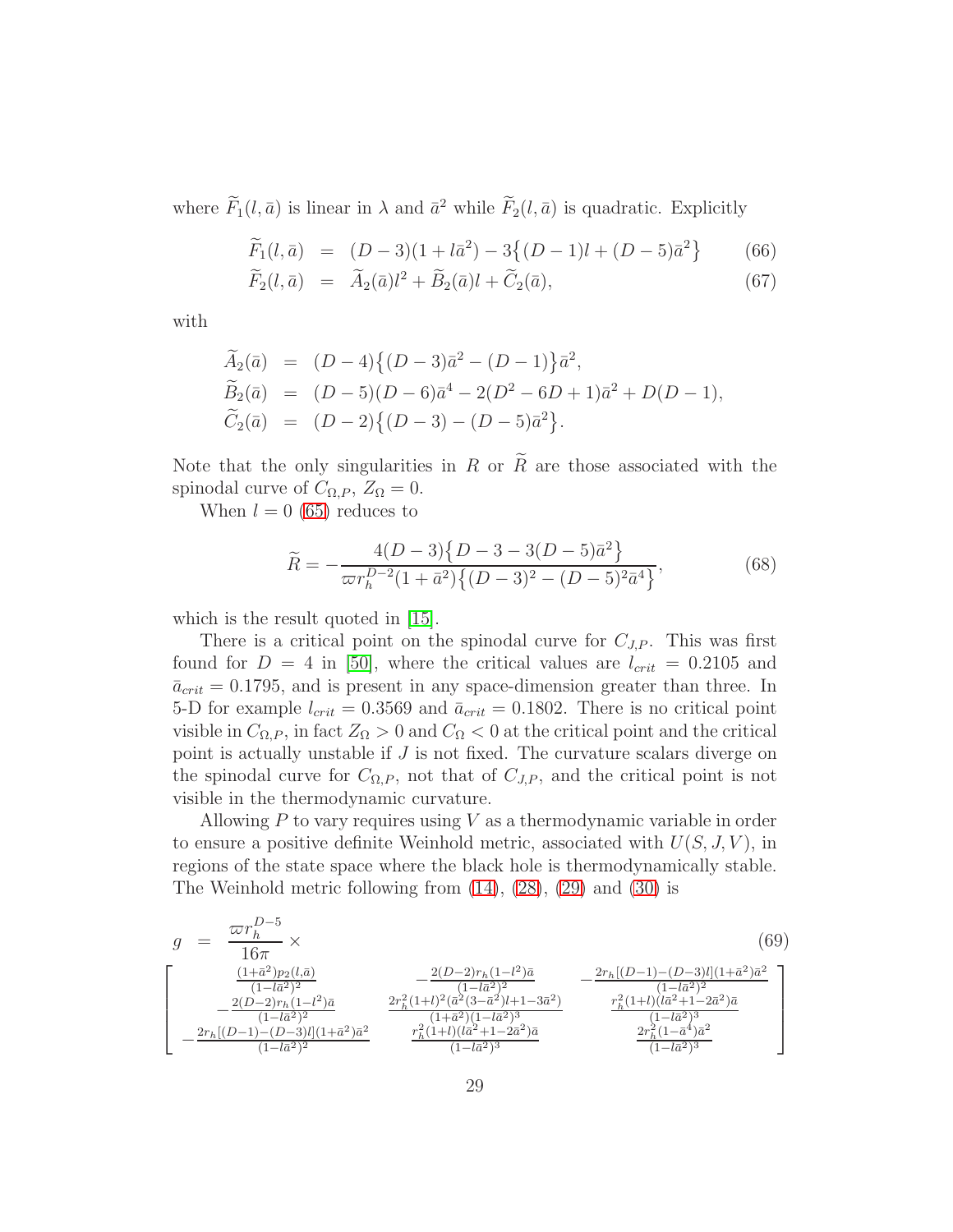where the top left entry involves

 $p_2(l, \bar{a}) = -D(D-3)\bar{a}^2 l^2 + \{(D^2 - 5D + 8)\bar{a}^2 + (D-1)(D-2)\}l - (D-2)(D-3).$ 

The determinant of the Weinhold metric, in  $(r_h, l, \bar{a})$  co-ordinates, is

$$
\det g = -\frac{\varpi^3 (D-3) r_h^{3D-11} (1+l)^3 (1+\bar{a}^2) \bar{a}^4 Z_{\Omega}(l, \bar{a})}{2048 \pi^3 (1-l \bar{a}^2)^6},\tag{70}
$$

which, for  $l > 0$ , vanishes when  $\bar{a} = 0$  and when

$$
l := l_{\infty} = \frac{(D-3) - (D-5)\bar{a}^2}{(D-1) - (D-3)\bar{a}^2},
$$
\n(71)

and diverges for

$$
l\bar{a}^2=1.
$$

The zeros of det g are genuine curvature singularities and are reflected in the Ricci scalars below, indeed these reflect singularities in the response functions: the black hole is incompressible for  $\bar{a}^2 = 0$  and the heat capacity at constant angular velocity,  $C_{\Omega,P}$ , diverges on  $l_{\infty}$  where  $Z_{\Omega} = 0$ . Both Ricci scalars vanish at the limit of thermodynamic state space where  $l\bar{a}^2 = 1$  and extensive quantities diverge.

The Ricci scalar following from the Weinhold metric [\(69\)](#page-29-1) can be written as a ratio of two polynomials in the dimensionless variables  $(l, \bar{a}^2)$ 

<span id="page-30-0"></span>
$$
R = \frac{16\pi}{(D-3)\varpi r_h^{D-3}} \frac{(1 - l\bar{a}^2)F_2(l, \bar{a}^2)}{\bar{a}^4(1 + \bar{a}^2)(1 + l)^2 Z_{\Omega}^2(l, \bar{a})},\tag{72}
$$

where  $F_2$  is quadratic in l and quartic in  $\bar{a}^2$ . Explicitly

$$
F_2(l, \bar{a}^2) = A_2(\bar{a}^2)l^2 + B_2(\bar{a}^2)l + C_2(\bar{a}^2)
$$
\n(73)

with

$$
A_2(\bar{a}^2) = \bar{a}^2 \left[ (D-3) (7 D - 27) \bar{a}^6 - (5 D^2 - 10 D - 19) \bar{a}^4 - (D-1) (3 D - 13) \bar{a}^2 + (D-1)^2 \right],
$$

$$
B_2(\bar{a}^2) = -(D-2)(D-5)(2D-7)\bar{a}^8 + (D^3 - 9D^2 + 20D - 4)\bar{a}^6
$$
  
+ 
$$
(3D^3 - 17D^2 + 22D + 12)\bar{a}^4 - (D-1)(D^2 - 8)\bar{a}^2 - (D-1)^2(D-2),
$$

$$
C_2(\bar{a}^2) = (D-3)(D-5)^2 \bar{a}^8 + (D-5)(D^2 - 11D + 19) \bar{a}^6 - (3D^3 - 28D^2 + 70D - 61) \bar{a}^4 - (D^3 - 12D^2 + 30D - 23) \bar{a}^2 + (D-1)(D-2)(2D-5).
$$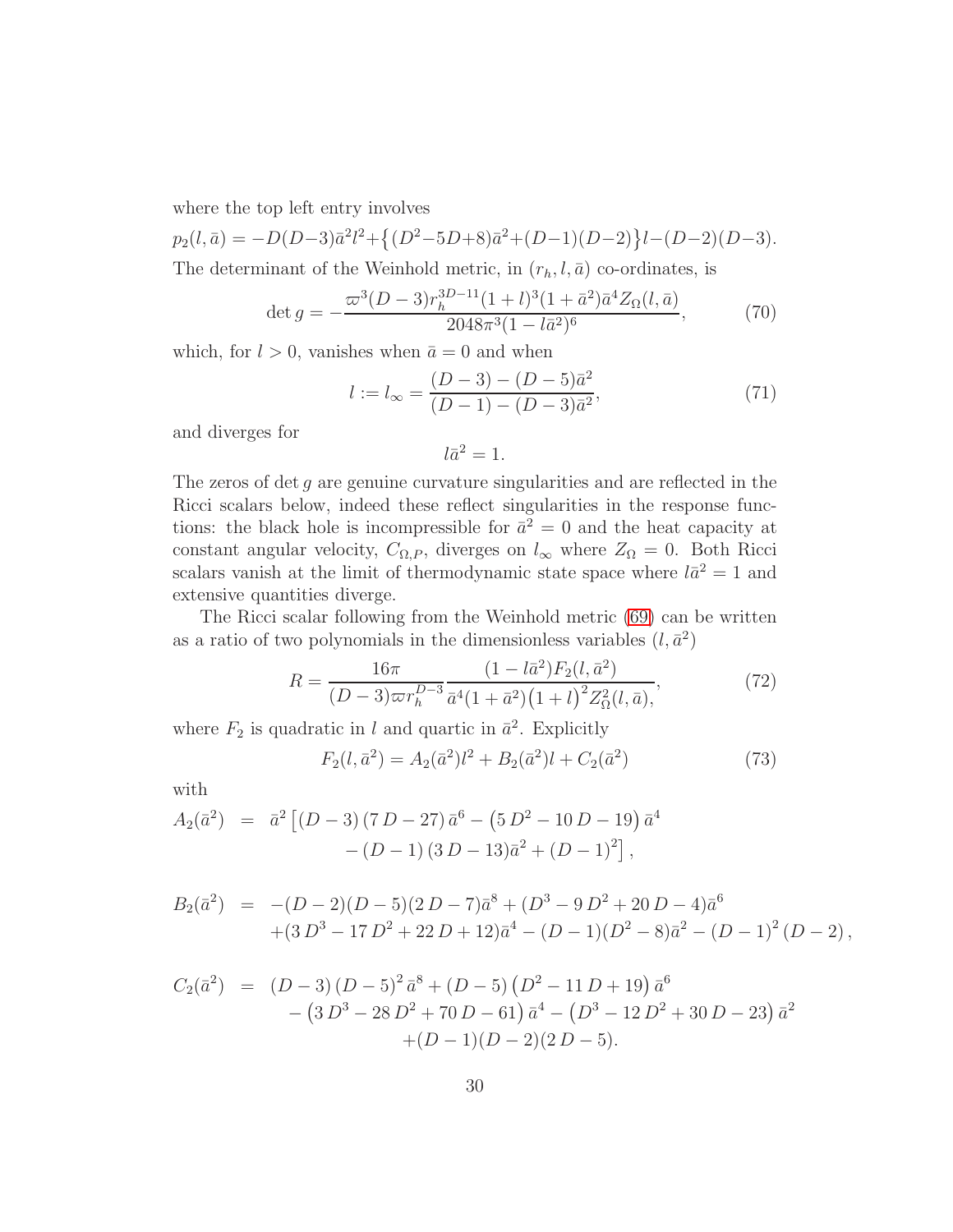The only singularities of R are those associated with the zeros of  $Z_{\Omega}$ .

The Ricci scalar for the Ruppeiner metric conformal to [\(69\)](#page-29-1) is more complicated,

<span id="page-31-9"></span>
$$
\widetilde{R} = \frac{(1 - l\bar{a}^2)\widetilde{F}_3(l, \bar{a})}{4\pi (D - 3)\varpi r_h^{D-1} \bar{a}^4 (1 + \bar{a}^2)^3 (1 + l)^2 T Z_\Omega^2},\tag{74}
$$

where  $F_3(l, a)$  is a quintic polynomial in l and sixth order in  $\bar{a}^2$ . Again the only singularities are associated with the zeros of  $Z_{\Omega}$ .

### <span id="page-31-0"></span>References

- [1] S.W. Hawking, Nature 248 (1974) 30; S.W. Hawking, Comm. Math. Phys. 43 (1975) 199; S.W. Hawking, Phys. Rev. D13 (1976) 191.
- <span id="page-31-2"></span><span id="page-31-1"></span>[2] S.W. Hawking and D.N. Page, Comm. Math. Phys. 87, (1983) 577.
- <span id="page-31-3"></span>[3] D. Kastor, S. Ray and J. Traschen, Class. Quantum Grav. 26, (2009) 195011, [\[arXiv:0904.2765\]](http://arxiv.org/abs/0904.2765).
- <span id="page-31-4"></span>[4] P. Weinhold, Physics Today 29 (1976) 23.
- <span id="page-31-5"></span>[5] G. Ruppeiner, Phys. Rev. A 20 (1979) 1608.
- <span id="page-31-6"></span>[6] G. Ruppeiner, *Rev. Mod. Phys.* **67** (1995) 605.
- [7] S. Ferrara, G.W. Gibbons and R. Kallosh, Nucl. Phys. B 500 (1997) 75, [\[hep-th/9702103\]](http://arxiv.org/abs/hep-th/9702103).
- <span id="page-31-7"></span>[8] R.G. Cai and J.H. Cho, Phys. Rev. D 60 (1999) 067502, [\[hep-th/9803261\]](http://arxiv.org/abs/hep-th/9803261).
- <span id="page-31-8"></span>[9] J. Aman, I. Bengtsson and N. Pidokrajt, *Gen. Relat. Gravit.* **35** (2003) 1733, [\[gr-qc/0304015\]](http://arxiv.org/abs/gr-qc/0304015).
- [10] G. Arcioni and E. Lozano-Tellechea, Phys. Rev. D 72 (2005) 104021, [\[hep-th/0412118\]](http://arxiv.org/abs/hep-th/0412118).
- [11] J. Aman and N. Pidokrajt, *Phys. Rev. D* 73 (2006) 024017, [\[hep-th/0510139\]](http://arxiv.org/abs/hep-th/0510139).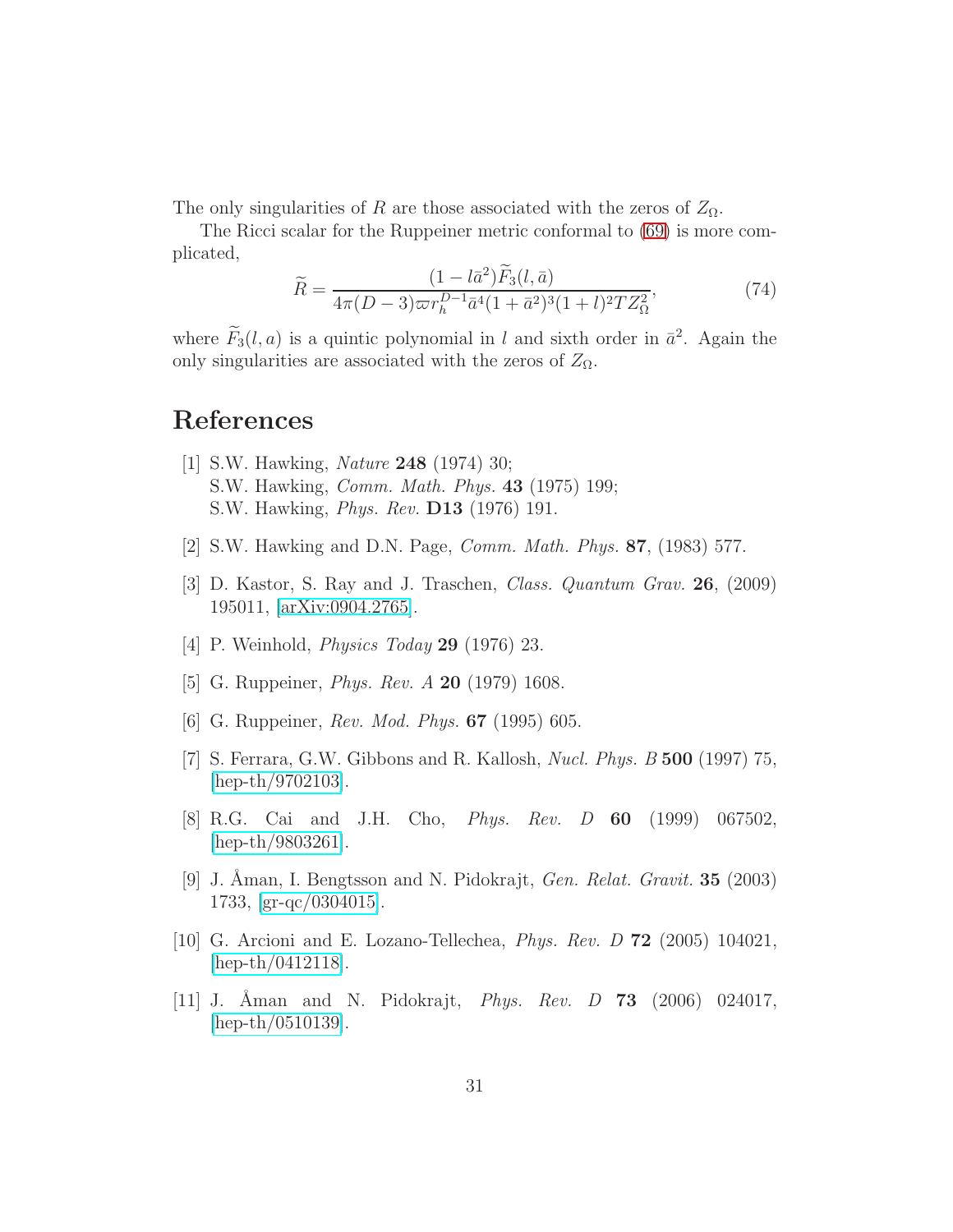- [12] J. Shen, R.G. Cai, B. Wang and R.K. Su, Int. J. Mod. Phys. A 22 (2007) 11, [\[gr-qc/0512035\]](http://arxiv.org/abs/gr-qc/0512035).
- [13] B. Mirza and M. Zamani-Nasab, JHEP 0706 (2007) 059, [\[arXiv:0706.3450\]](http://arxiv.org/abs/0706.3450).
- <span id="page-32-2"></span>[14] H. Quevedo, Gen. Relat. Gravit. 40 (2008) 971, [\[arXiv:0704.3102\]](http://arxiv.org/abs/0704.3102).
- [15] J. Aman and N. Pidokrajt, *Ruppeiner Geometry of Black Hole Ther*modynamics, Spanish Relativity Meeting - Encuentros Relativistas Españoles, ERE2007: Relativistic Astrophysics and Cosmology, A. Oscoz, E. Mediavilla and M. Serra-Ricart (eds) EAS Publications Series, 30 (2008) 269, [\[arXiv:0801.0016\]](http://arxiv.org/abs/0801.0016).
- [16] G. Ruppeiner, *Phys. Rev. D* **78** (2008) 024016, [\[arXiv:0802.1326\]](http://arxiv.org/abs/0802.1326).
- <span id="page-32-3"></span>[17] H. Quevedo and A. Sánchez, *JHEP* 0809 (2008) 034,  $arXiv:0805.3003$ .
- <span id="page-32-4"></span>[18] A. Sahay, T. Sarkar and G. Sengupta, JHEP 1007 (2010) 82, [\[arXiv:1004.1625\]](http://arxiv.org/abs/1004.1625).
- [19] R. Banerjee, S. Ghosh, D. Roychowdhury, Phys. Lett. B 696 (2011) 156, [\[arXiv:1008.2644\]](http://arxiv.org/abs/1008.2644).
- <span id="page-32-5"></span>[20] C. Niu, Y. Tian and X.N. Wu, Phys. Rev. D 85 (2012) 024017.
- [21] Y.D. Tsai, X.N Wu and Y. Yang, Phys. Rev. D 85 (2012) 044005, [\[arXiv:1104.0502\]](http://arxiv.org/abs/1104.0502).
- [22] A. Bravetti, D. Momeni, R. Myrzakulov and H. Quevedo, Gen. Relat. Gravit. 45 (2013) 1603, [\[arXiv:1211.7134\]](http://arxiv.org/abs/1211.7134).
- [23] H. Quevedo, A. Sanchez and S. Taj, Phys. Scr. 89 (2014) 084007, [\[arXiv:1304.3954\]](http://arxiv.org/abs/1304.3954).
- <span id="page-32-0"></span>[24] J-X. Mo and W-B. Liu, Advances in High Energy Physics (2014) 739454, [\[arXiv:1312.0679\]](http://arxiv.org/abs/1312.0679).
- <span id="page-32-1"></span>[25] G. Ruppeiner, Thermodynamic curvature and black holes, in Breaking of Supersymmetry and Ultraviolet Divergences in Extended Supergravity, Springer Proceedings in Physics 153 (2014) 179, [\[arXiv:1309.0901\]](http://arxiv.org/abs/1309.0901).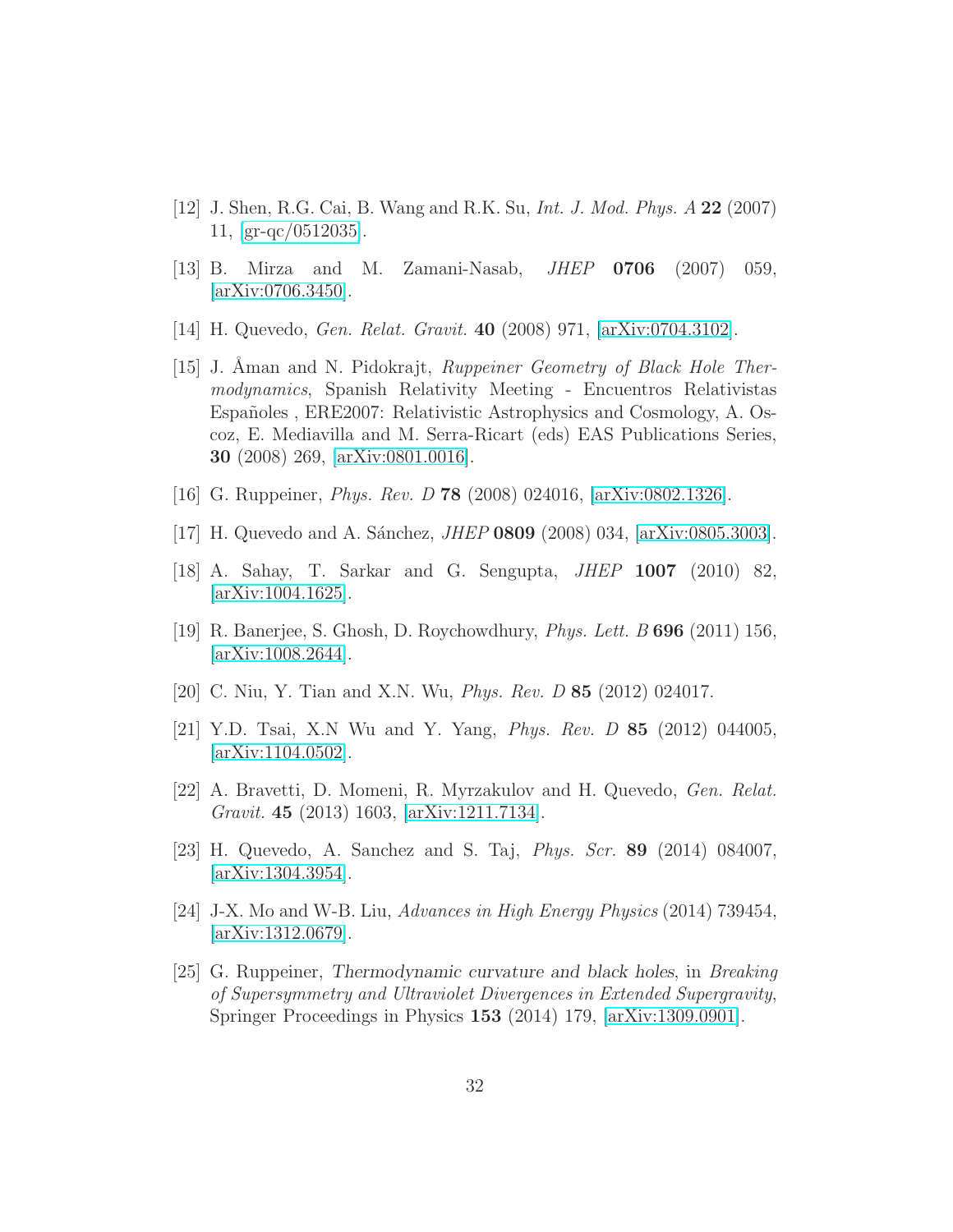- <span id="page-33-3"></span><span id="page-33-0"></span>[26] S.A.H. Mansoori and B. Mirza, Eur. Phys. J. C 74 (2014) 2681, [\[arXiv:1308.1543\]](http://arxiv.org/abs/1308.1543).
- <span id="page-33-4"></span>[27] M. Henneaux and C. Teitelboim, *Phys. Lett.* **143B** (1984)
- [28] Y. Sekiwa, Phys. Rev. D 73 (2006) 084009. [\[arXiv:hep-th/0602269\]](http://arxiv.org/abs/hep-th/0602269).
- [29] S. Wang, S. Wu, F. Xie,and L. Dan, Chin. Phys. Lett. 23 (2006) 1096. [\[arXiv:hep-th/0601147\]](http://arxiv.org/abs/hep-th/0601147).
- [30] M. Urano,A. Tomimatsu and H. Saida, Class. Quantum Grav. 26 (2009) 105010, [\[arXiv:0903.4230](http://arxiv.org/abs/0903.4230) [gr-qc]].
- [31] H. Lu, Y. Pang, C.N. Pope and J. Vazquez-Poritz, Phys. Rev. D 86 (1212) 044011, [\[arXiv:1204.1062\]](http://arxiv.org/abs/1204.1062).
- <span id="page-33-5"></span><span id="page-33-1"></span>[32] T. Padmanabhan, Phys. Rept. 380 (2003) 235, [\[hep-th/0212290\]](http://arxiv.org/abs/hep-th/0212290).
- [33] A. Larrañaga and S. Mojica, *The Abraham Zelmanov Journal* 5 (2012) 68, [\[arXiv:1204.3696\]](http://arxiv.org/abs/1204.3696).
- [34] J.L. Zhang, R.G. Cai, H. Yu, Phase transition and thermodynamical geometry for Schwarzschild AdS black hole in  $AdS_5S^5$  space-time, [\[arXiv:1409.5305\]](http://arxiv.org/abs/1409.5305).
- <span id="page-33-2"></span>[35] J.L. Zhang, R.G. Cai, H. Yu, Phase transition and Thermodynamical geometry of Reissner-Nordstrm-AdS Black Holes in Extended Phase Space, [\[arXiv:1502.01428\]](http://arxiv.org/abs/1502.01428).
- <span id="page-33-7"></span><span id="page-33-6"></span>[36] H. Quevedo, J. Math. Phys. 48 (2007) 013506, [\[physics/0604164\]](http://arxiv.org/abs/physics/0604164).
- <span id="page-33-8"></span>[37] L. Smarr, *Phys. Rev. Lett.* **30**, (1973) 71.
- <span id="page-33-9"></span>[38] B.P. Dolan, Class. Quantum Grav. 31 (2014) 165011, [\[arXiv:1403.1507\]](http://arxiv.org/abs/1403.1507).
- <span id="page-33-10"></span>[39] O. J. C. Dias, P. Figueras, R. Monteiro, H. S. Reall and J. E. Santos, JHEP 1005, (2010) 076, [\[arXiv:1001.4527](http://arxiv.org/abs/1001.4527) [hep-th]].
- [40] G.W. Gibbons, M.J. Perry and C.N. Pope, Class. Quantum Grav. 22, (2005) 1503, [\[hep-th/0408217\]](http://arxiv.org/abs/hep-th/0408217).
- <span id="page-33-11"></span>[41] A. Chamblin, R. Emparan, C.V. Johnson and R.C. Myers, Phys. Rev. D 60 (1999) 064018, [\[hep-th/9902170\]](http://arxiv.org/abs/hep-th/9902170).